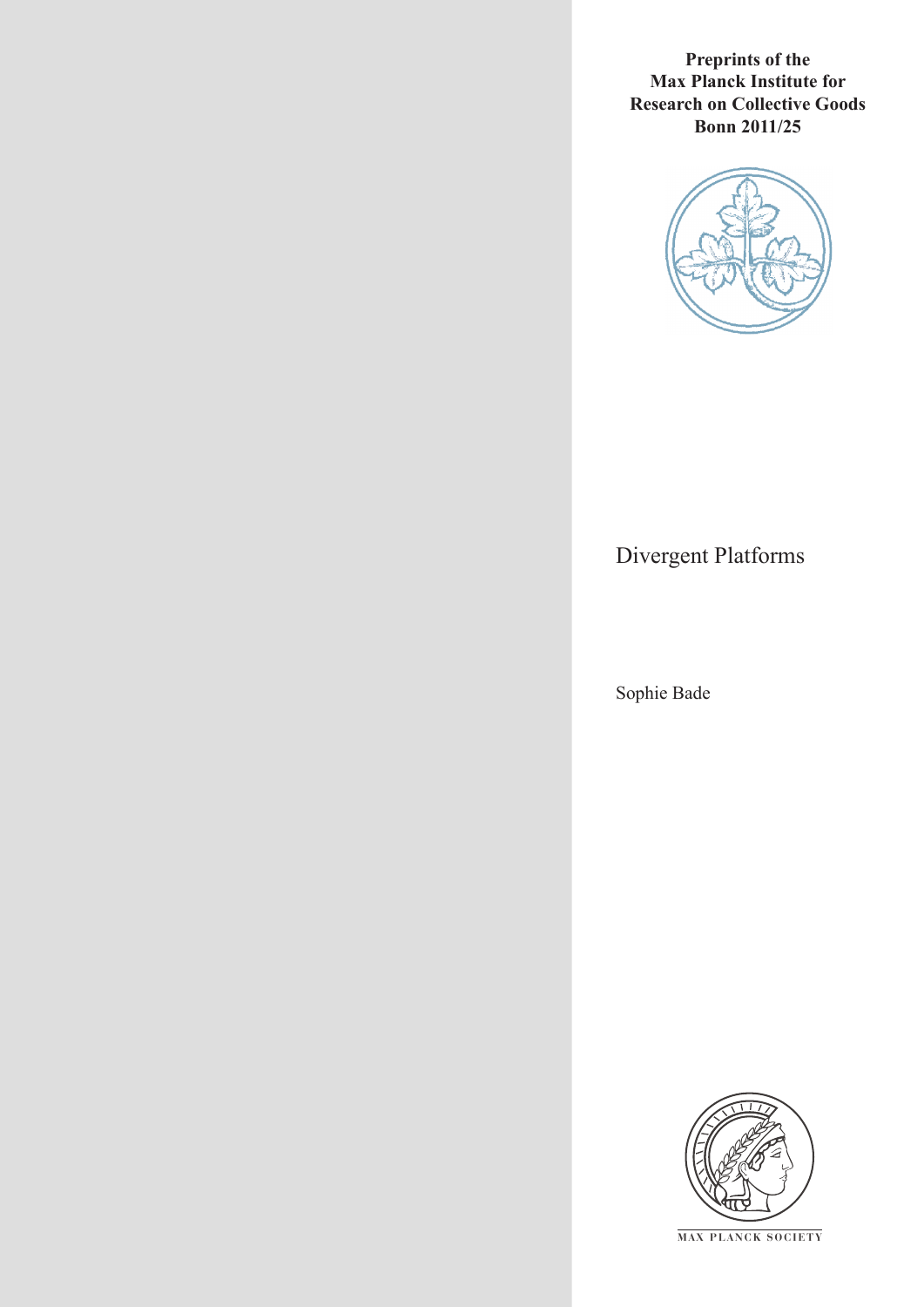

# **Divergent Platforms**

Sophie Bade

October 2011

Max Planck Institute for Research on Collective Goods, Kurt-Schumacher-Str. 10, D-53113 Bonn http://www.coll.mpg.de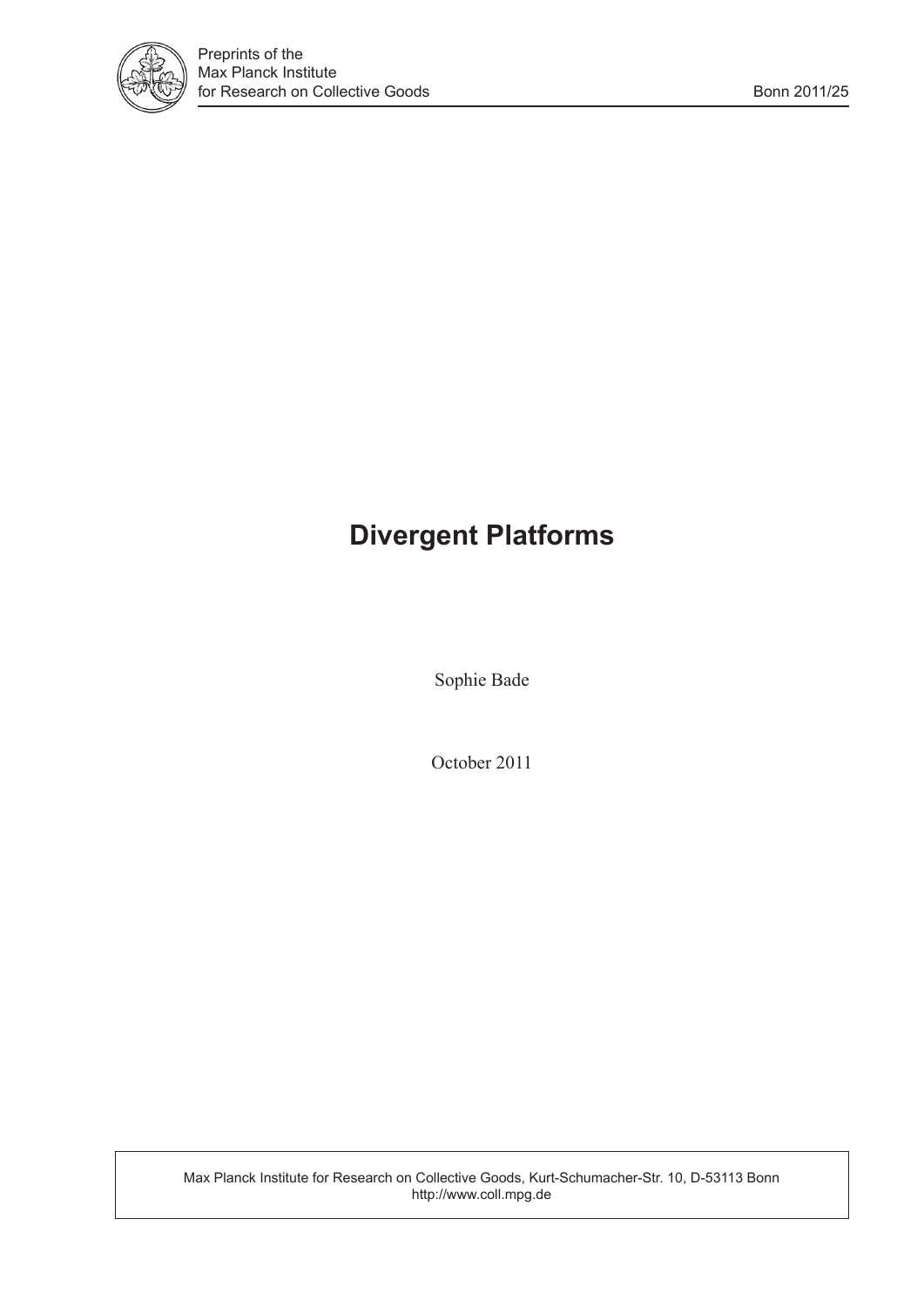# Divergent Platforms<sup>∗</sup>

Sophie Bade†

October 2011

#### Abstract

A robust feature of models of electoral competition between two opportunistic, purely office-motivated parties is that both parties become indistinguishable in equilibrium. In this short note, I show that this strong connection between the office motivation of parties and their equilibrium choice of identical platforms depends on the following two - possibly counterfactual - assumptions: 1. Issue spaces are unidimensional and 2. Parties are unitary actors whose preferences can be represented by expected utility functions. The main goal here is to provide an example of a twoparty model in which parties offer substantially different platforms in equilibrium even though no exogenous asymmetries are assumed. In this example, some voters' preferences over the 2-dimensional issue space are assumed to exhibit non-convexities and parties evaluate their actions with respect to a set of beliefs on the electorate.

Keywords: Downs model, Games with Incomplete Preferences, Platform Divergence, Knightian Uncertainty, Uncertainty Aversion. JEL Classification Numbers: C79, D72, D81.

# 1 Introduction

Two parties never run on the exact same platform in an electoral campaign. This stands in sharp contrast to the predictions of models of two-party electoral competition in the tradition of Downs (1957) and Hotelling (1929). One of the equilibrium predictions of these models is that both parties announce the same platform. This equilibrium convergence is often seen

<sup>∗</sup> I would like to thank Efe Ok, Ennio Stacchetti, Jean Pierre Benoit, Kfir Eliaz, Ronny Razin and Herve Cres for helpful comments.

<sup>†</sup>Max Planck Institute for Research on Collective Goods, Kurt-Schumacherstr. 15, 53113 Bonn, Germany. bade@coll.mpg.de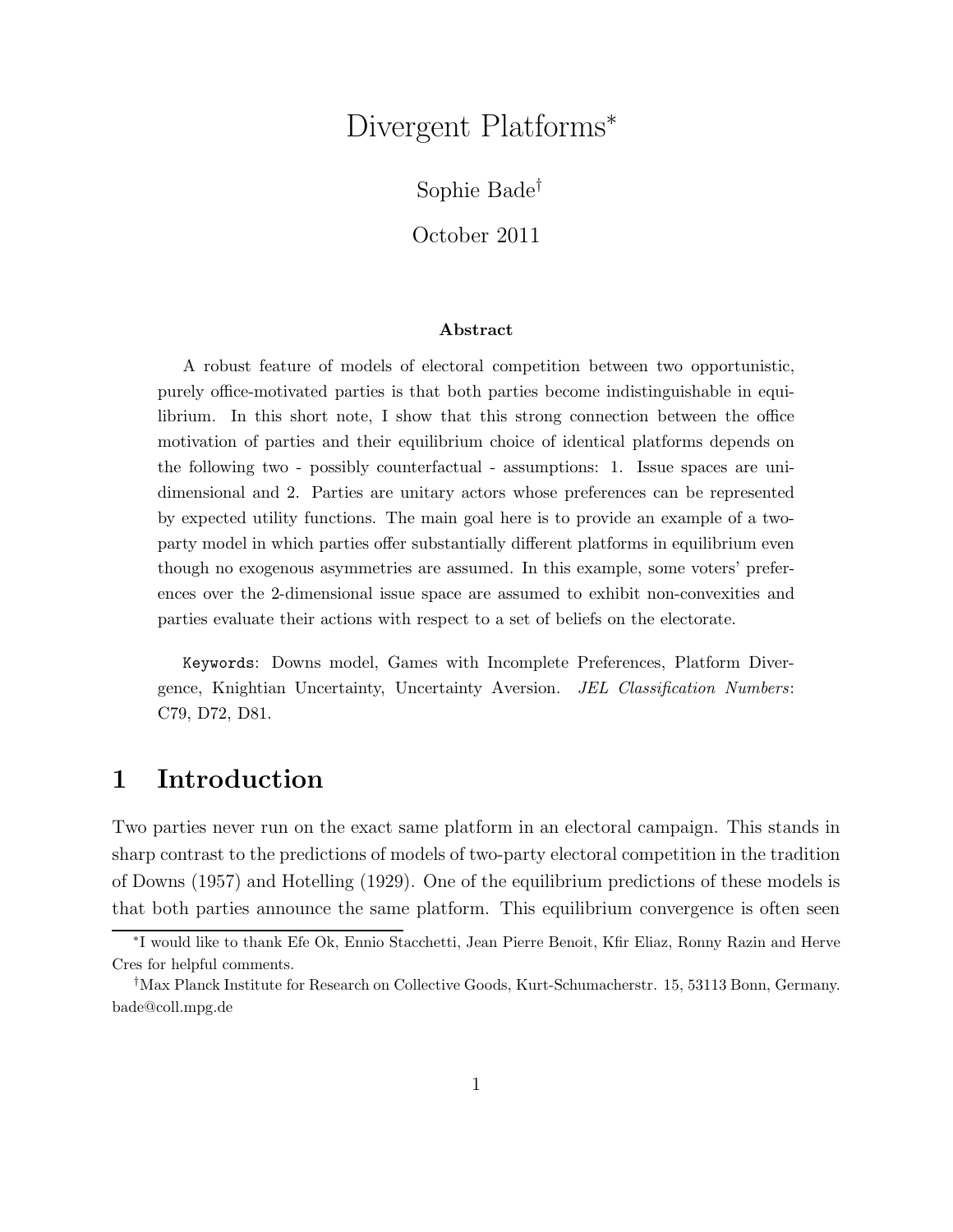as a result of the assumptions that voters have single peaked preferences and that parties are uniquely office-motivated, can freely choose and fully commit to their platforms.

In this article I provide an example of political competition a la Downs-Hotelling in which equilibrium platforms may diverge even if the aforementioned tenets hold true. The following two assumptions of the Downs-Hotelling model are relaxed here: Issue spaces are uni-dimensional and parties act as unitary actors with a single belief on the voters' preferences. Let me discuss each of these assumptions in turn:

There is wide agreement that the assumption that political issue spaces are uni-dimensional is counterfactual. The main merit of this assumption is that it simplifies the analysis of political competition. However, the predictions of the Downs-Hotelling model change dramatically when one replaces the assumption of a single dimensional issue space with that of a multidimensional one: in the first case, an equilibrium always exists; in that equilibrium, both parties announce the median voter's preferred platform. In the alternative case, an equilibrium only exists under very stringent assumptions on the distribution of voter preferences. So the simplification associated with the assumption of a uni-dimensional issue space can hardly be viewed as benign.

Just as in the classic Downs-Hotelling model, I assume that the goal of the parties is to maximize their respective vote shares. However, the parties in my model do not hold a single belief on the distribution of voter preferences. Instead, they are assumed to hold multiple beliefs. They calculate their vote share according to each one of these beliefs and only change their platform if such a change looks favorable according to each of these calculations.

The first story to justify these assumptions on the preferences and behavior of parties goes as follows: say there is a group of party leaders. These leaders all share the goal of winning as many votes as possible, but do have different beliefs on the electorate. In addition, a party's platform will only be changed if the entire leadership unanimously agrees on such a change. A second story motivates the same model of decision making as one of subjective uncertainty. It holds that parties might not know enough about all voters' preferences over all policies to assign objective probabilities to their odds of obtaining votes for all possible constellations of platforms. The decision-theoretic model of the present paper arises if we assume that in the face of such subjective uncertainty parties do not act as expected utility maximizers, but follow in Bewley's model of Knightian uncertainty.

Let me now explain why party platforms might diverge in the equilibrium of a modified Downs-Hotelling model. Consider a profile of two different platforms  $\bf{x}$  and  $\bf{y}$  and a voter V who prefers platform  $x$  to platform  $y$ . Would V also prefer the intermediate platform  $\lambda x + (1 - \lambda y)$  (for  $\lambda \in (0, 1)$ ) to the platform y? If the issue space is uni-dimensional, the assumption that V's preferences are single-peaked implies their convexity. In that case, the V must exhibit the named preference. Consequently, either party can only gain by moving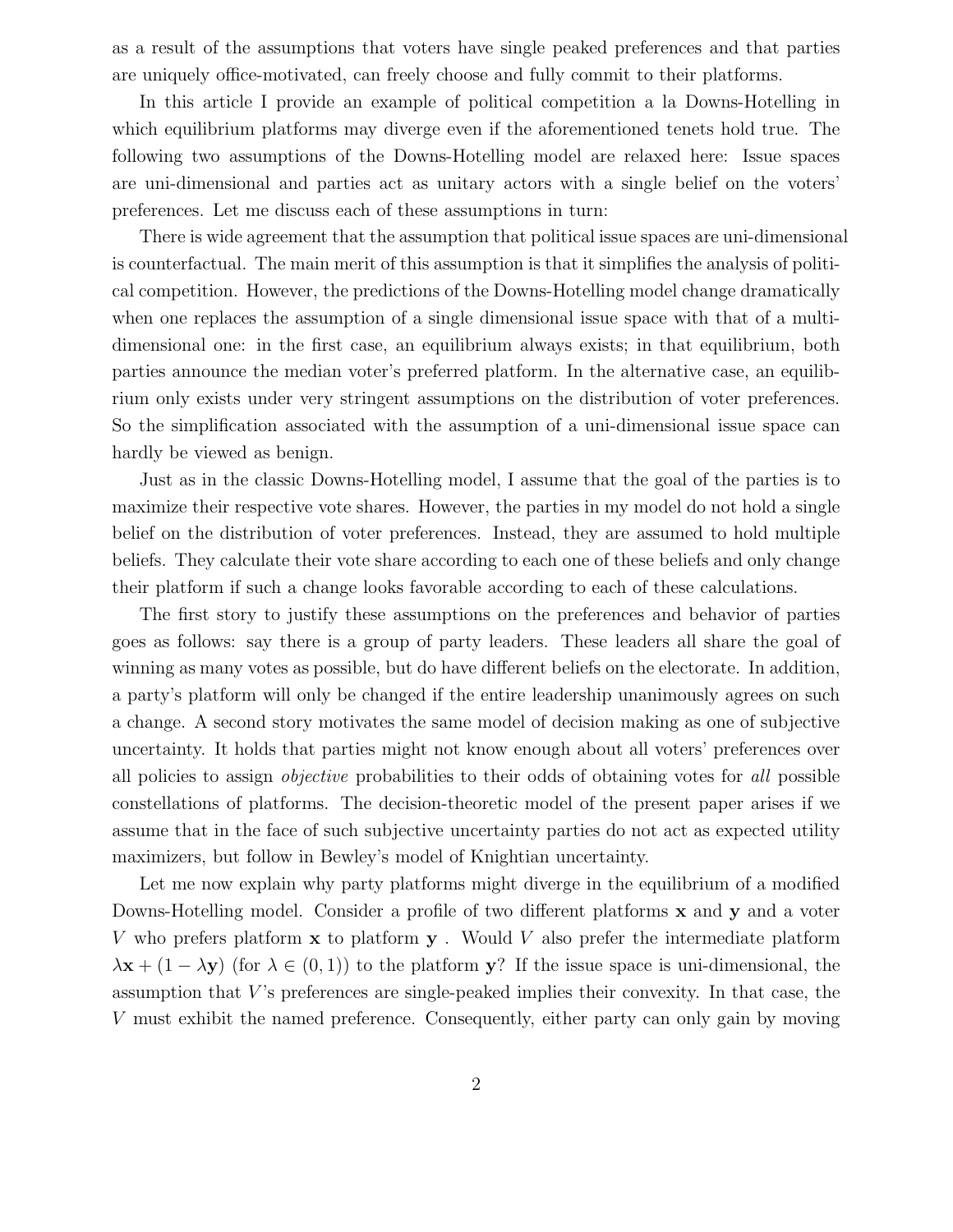its platform closer to that of the other party if the issue space is uni-dimensional. However, if the issue space is multi-dimensional, single-peaked preferences need not be convex. So, with a multidimensional issue space, V might well prefer platform y to some intermediate platform  $\lambda x + (1 - \lambda y)$ . In that case, a party might lose votes by moving its platform closer to that of the opponent. Moving closer is not necessarily a better response in the modified Downs-Hotelling model.

This argument of non-convexities of single-peaked preferences over multidimensional issue spaces does not suffice to obtain divergent equilibria. To see this, observe that, in each equilibrium of a game of electoral competition a la Downs-Hotelling with a known distribution of voter preferences, the two parties must obtain exactly half the vote share. If not, the party with the lower vote share has an incentive to adopt the platform of its opponent.

The multiple-beliefs model breaks this feature of political competition a la Downs-Hotelling: in that model, a change of platform is only preferred if it increases the party's vote share according to *all* its beliefs on the electorate. If a platform profile is associated with a vote share below one half for party one according to some belief, the adoption of the other parties' platform increases party one's vote share according to that belief. This alone does not imply that party one prefers to run on the opponent's platform. For that, the adoption of the opponent's platform would have to increase party one's vote share according to all of party one's beliefs on the distribution of voter preferences. If party one holds some belief according to which its vote share is higher than one half for the current profile of platforms, party one does not prefer to offer the platform of the opponent. In a nutshell, the standard model differs from the multiple-beliefs model in the number of tests a deviation has to pass to be considered preferred.

Since violations of convexity play a major role in my arguments, let me argue now that the assumption of convexity does not appear to be intuitive for preferences over a multidimensional issue space. Take the example of a mayor who could try to lure the European soccer cup and/or the Olympic games to his city. Consider the following three profiles of money spent towards the candidacy for the two events:  $(10, 0), (0, 10)$ , and  $(5, 5)$ . Consider an inhabitant of the city under question who is indifferent between the first two platforms. Convexity would demand that this citizen would prefer the third platform to the other two. While this might hold for some citizens, I surmise that the opposite preference is equally plausible. To see this, let's assume that the citizen under consideration would like to have a big event in his home town and believes that any campaign for such an event must spend at least 7 to have a positive chance to succeed. Clearly this citizen should strictly prefer the "extreme" platforms  $(10, 0)$  and  $(0, 10)$  to the intermediate platform  $(5, 5)$ .

This is an example with a natural unit of measurement: euros. However, in many other typical problems in political economy, the use of cardinal rankings is questionable. It might,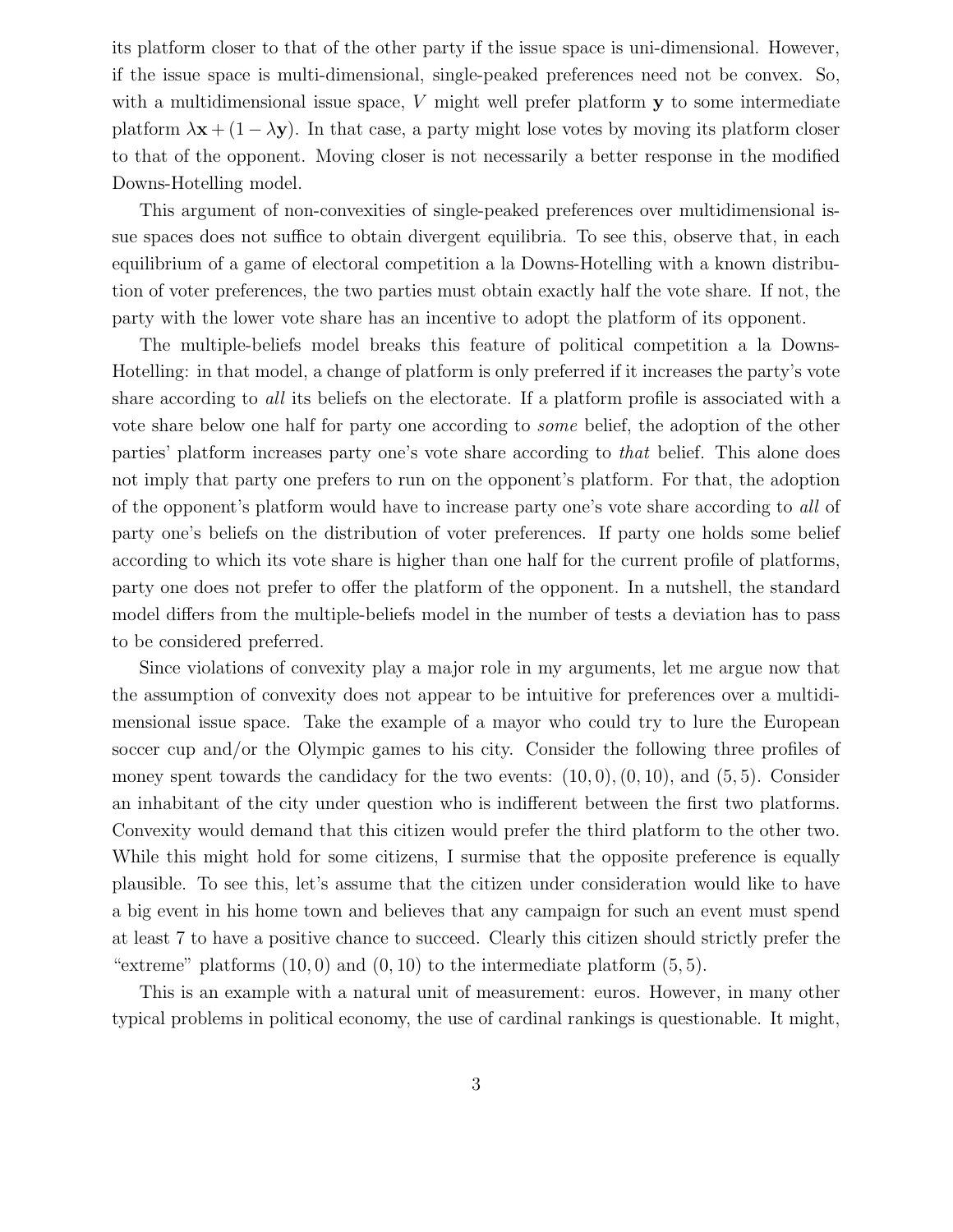for example, be possible to order foreign policy on a scale from dovish to hawkish and abortion politics on a scale from liberal to conservative. In either case, such statements as "twice as hawkish", "half as liberal" seem to be devoid of any meaning. But the definition of convex preferences presupposes that these statements are filled with meaning. If we remain agnostic on the measurement units of the axes of the political issue space, we should only use conditions that are robust to a rescaling of the axes. Without cardinal measures of politics, we can, in particular, not impose that the voters' preferences should be convex.

Of course, this is not the first model of electoral competition that explains the divergence of party platforms. However, as far as I am aware, the emergence of different platforms is usually owed to the assumption of some exogenous ideological allegiance of parties and/or politicians. This definitely holds for the models by Wittman (1973), Osborne and Slivinski (1996), Besely and Coate (1997), and Roemer (1999). Another set of models goes a different route by prefacing Downsian competition among two parties by a stage in which these two competitors are selected (or threatened by the entry of a third). Palfrey (1984) and more recently Brusco, Dziubinski, and Roy (2010) fall into that group.

# 2 Electoral Competition

I model political competition as a two-stage game played by two different types of actors, two political parties, and a large set of voters. First, the two parties simultaneously choose their platforms within some (non-empty) convex issue space  $X \subset \mathbb{R}^n$ ,  $n \geq 1$ . I denote generic elements of X by  $\mathbf{x} = (x_1, x_2, \dots, x_n)$ . Profiles of platforms are denoted by  $\langle \mathbf{x}, \mathbf{y} \rangle$ . Then, the voters, whose preferences are defined over that same issue space  $X$ , cast their votes. I assume throughout that parties credibly commit to their platforms, and that voters only care about platforms. In particular, no voter has any ideological attachment or bias towards either party. So there are no a priori differences between the two parties. Any differences between their equilibrium positions arise endogenously.

## 2.1 Voters

I assume that all voter preferences are single-peaked, in the sense that each voter has some most preferred policy in the issue space and that his utility decreases as platforms move further and further away from this ideal point. Formally, some preferences  $\succsim$  are considered single-peaked if there exists an ideal point  $a \in X$ , such that for any two platforms x and **y** in X with  $(a_i - x_i)(a_i - y_i) \ge 0$ ,  $|a_i - x_i| \le |a_i - y_i|$  for all issues i and  $|a_{i'} - x_{i'}| < |a_{i'} - y_{i'}|$ for at least one i' it holds that  $\mathbf{x} \succ \mathbf{y}$ . Barbera, Gul, and Stachetti (1993) propose the same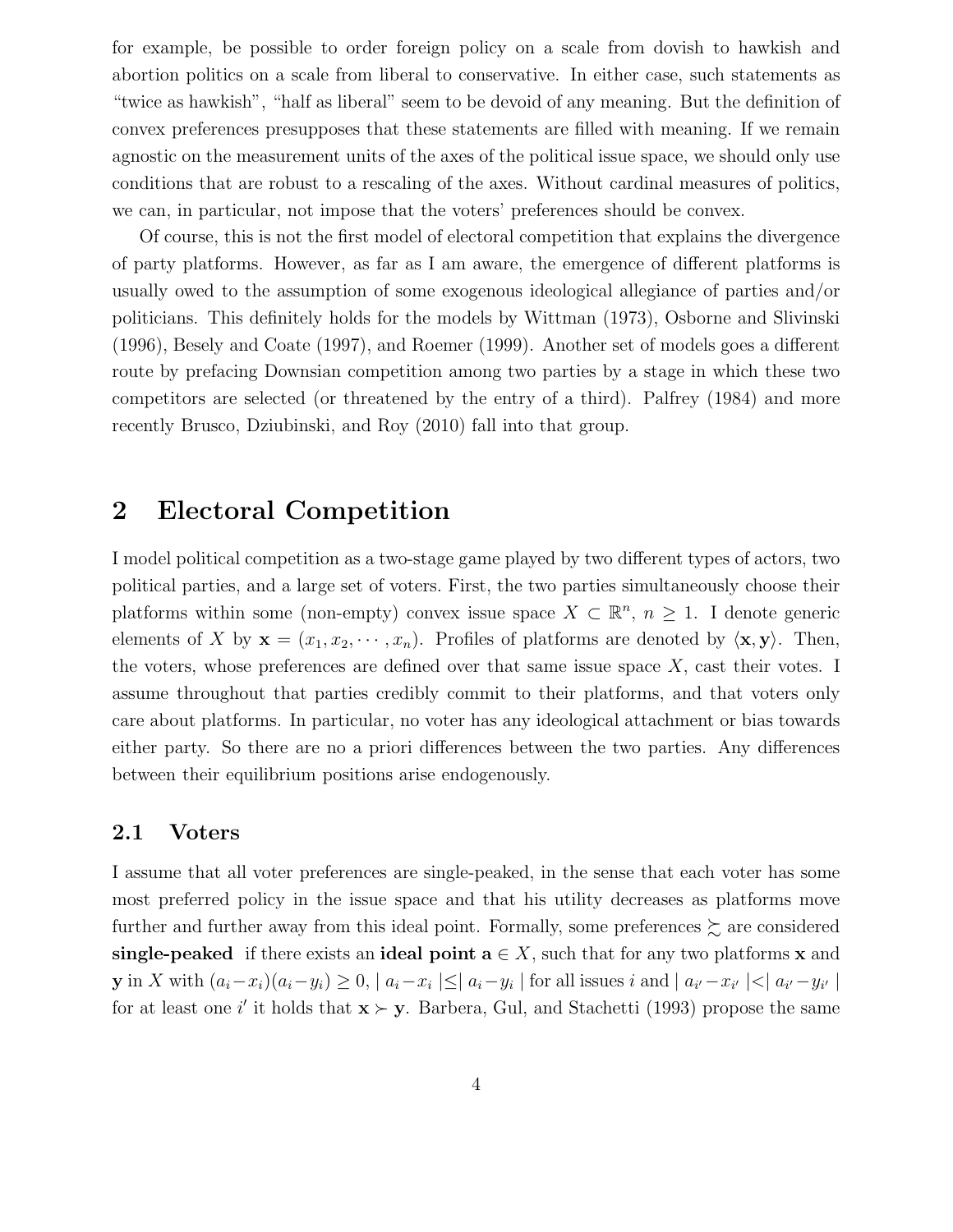

Figure 1: The Condition of single-peakedness

definition of single-peakedness.<sup>1</sup>

To understand this definition, consider the platforms  $\mathbf{a}, \mathbf{x}, \mathbf{y}, \mathbf{w}$ , and  $\mathbf{z}$  in the two-dimensional issue space illustrated in Figure 1. The criterion of single-peakedness imposes that a voter with the ideal point **a** prefers platforms  $x$  and  $z$  to platform  $y$ . These three platforms lie northeast of **a**, so  $(a_i - x_i)(a_i - y_i) \ge 0$ ,  $(a_i - x_i)(a_i - z_i) \ge 0$  and  $(a_i - z_i)(a_i - y_i) \ge 0$ for  $i = 1, 2$ , the necessary condition for single-peakedness to rank these platforms holds. Moreover, the two arrows indicate that **y** is more distant from **a** than **x** with respect to both axes. The same holds for the relation between z and y. Conversely, z and x are not ranked by the criterion, as  $|a_1 - x_1| > |a_1 - z_1|$ , whereas  $|a_2 - x_2| < |a_2 - z_2|$ . Finally, the criterion does not rank w with respect to any of the other three platforms, since  $(a_1 - w_1)(a_1 - t_1) < 0$ for  $t = x, y, z$ .

Note that the platforms  $x$  and  $z$  both lie in the rectangle with  $a$  and  $y$  as its south-west

<sup>&</sup>lt;sup>1</sup>If we impose that the issue space is uni-dimensional  $(n = 1)$ , then the present definition reduces to the standard definition of single peakedness. Any voter's ideal point is unique and no voter prefers any platform to his ideal point.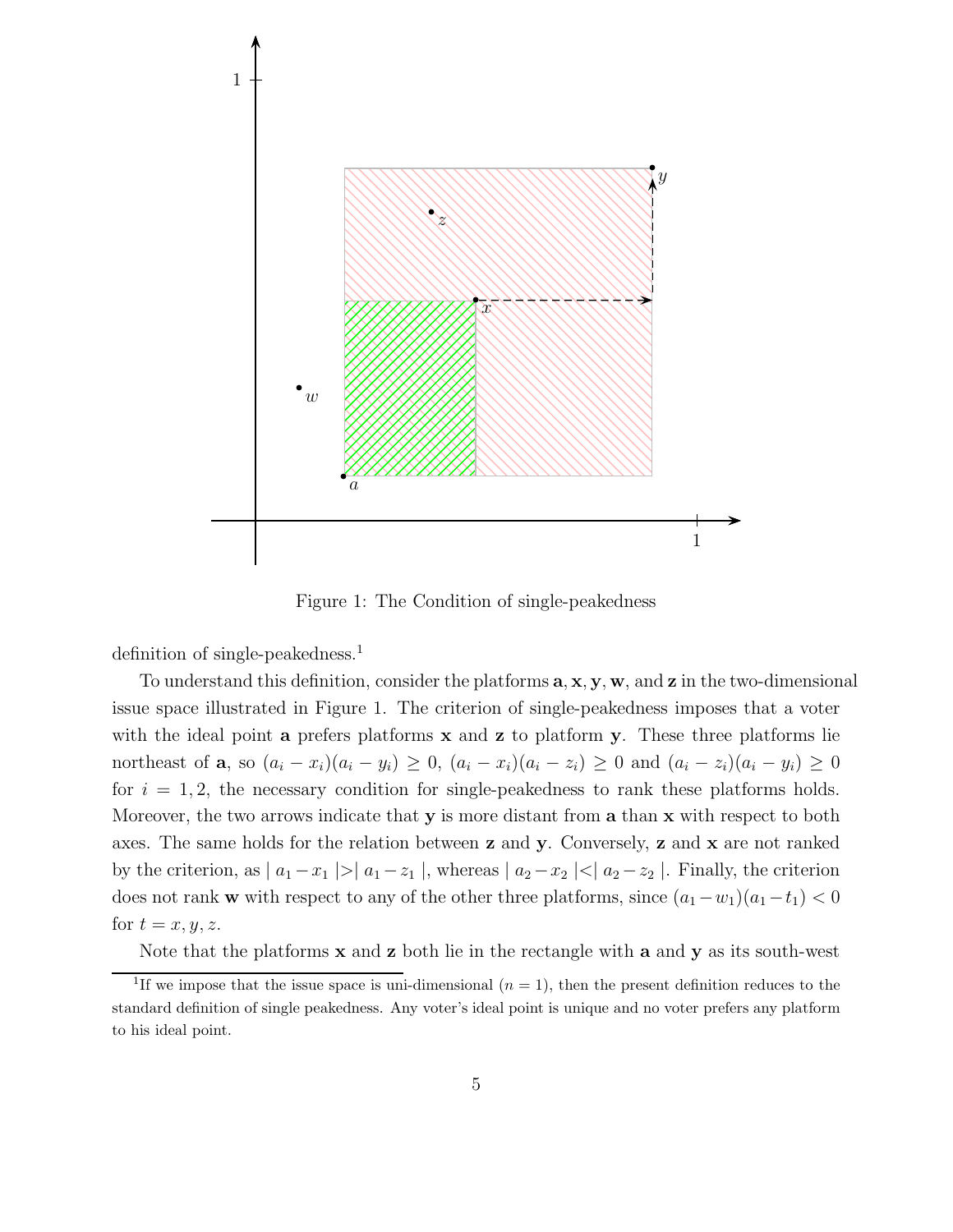and north-east corners, hatched in pink in Figure 1. In fact, the criterion of single-peakedness ranks two platforms x and y if and only if one of the two lies in the rectangle spanned by the other and the agent's ideal point a. To formalize this statement, I define the area in between two platforms x and y as

$$
[\mathbf{x}, \mathbf{y}] := {\mathbf{z} \in X \setminus {\mathbf{x}, \mathbf{y}} \mid \min(x_i, y_i) \le z_i \le \max(x_i, y_i)}
$$

and say that some platform **z** lies in between the two platforms **x** and **y** if  $z \in [x, y]$ . Now the requirement of single-peakedness can be reformulated as follows: preferences are single-peaked if there exists an (ideal point) **a** such that  $\mathbf{x} \in [\mathbf{a}, \mathbf{y}]$  implies that  $\mathbf{x} \succ \mathbf{y}$  for all  $x, y \in X$ . To see that the criterion of single-peakedness does not rank x with respect to z or w in the example given by Figure 1, observe that  $\mathbf{w}, \mathbf{z} \notin [\mathbf{a}, \mathbf{x}]$ , the area hatched in green, holds as well as  $x \notin [a, w]$  and  $x \notin [a, z]$ . Similar arguments can be made to show that single peakendess does not impose any ranking between w and the other platforms singled out in this figure.

Figure 2.1 takes up the same platforms  $x, y, w$ , and  $z$  and provides two examples of indifference curves corresponding to different single-peaked preferences with ideal point a. As a first example, consider Euclidean preferences in which each voter measures the disutiliy of a platform **x** as the Euclidean distance between his ideal point  $\mathbf{a} \in X$  and that platform **x**. Such preferences over a two-dimensional issue space  $X$  are represented through the function  $v^a: X \to \mathbb{R}$  with  $v^a(\mathbf{x}) = -(x_1-a_1)^2 - (x_2-a_2)^2$ , where **a** is the ideal point of the preferences. The black circle in Figure 2 represents an indifference curve of an agent with ideal point a and Euclidean preferences. Such an agent prefers  $\bf{w}$  to  $\bf{x}$ , which he, in turn, prefers to  $\bf{z}$ . Next, consider the example of preferences over a two-dimensional issue space  $X$  that can be represented by a function  $u^a: X \to \mathbb{R}$  with  $u^a(\mathbf{x}) = -\sqrt{|x_1 - a_1|} - \sqrt{|x_2 - a_2|}$ . The green line represents an indifference curve corresponding to this kind of preferences. Note that these preferences are not convex, the agent is indifferent between platforms s and t and strictly prefers each of these to the intermediate platform  $\frac{1}{2}\mathbf{t} + \frac{1}{2}$  $\frac{1}{2}$ s. To see that the convexity of preferences depends on the scaling of the axes, consider a voter whose preferences are represented by  $u^{(0,0)}$ . Rescale both axes with the strictly monotonic function  $t \mapsto t^4$ . In the rescaled issue space, the same preferences are represented by  $v^{(0,0)}$ .

In terms of voter behavior, I assume that any voter who strictly prefers the platform of one party to that of the other votes for his strictly preferred platform. Any indifferent voter votes for each party with equal probability.

## 2.2 Electorates

Formally an electorate is identified with some distribution  $\psi$  on the set of single-peaked preference  $\gtrsim$  over X. The probability that any voter that is randomly drawn from an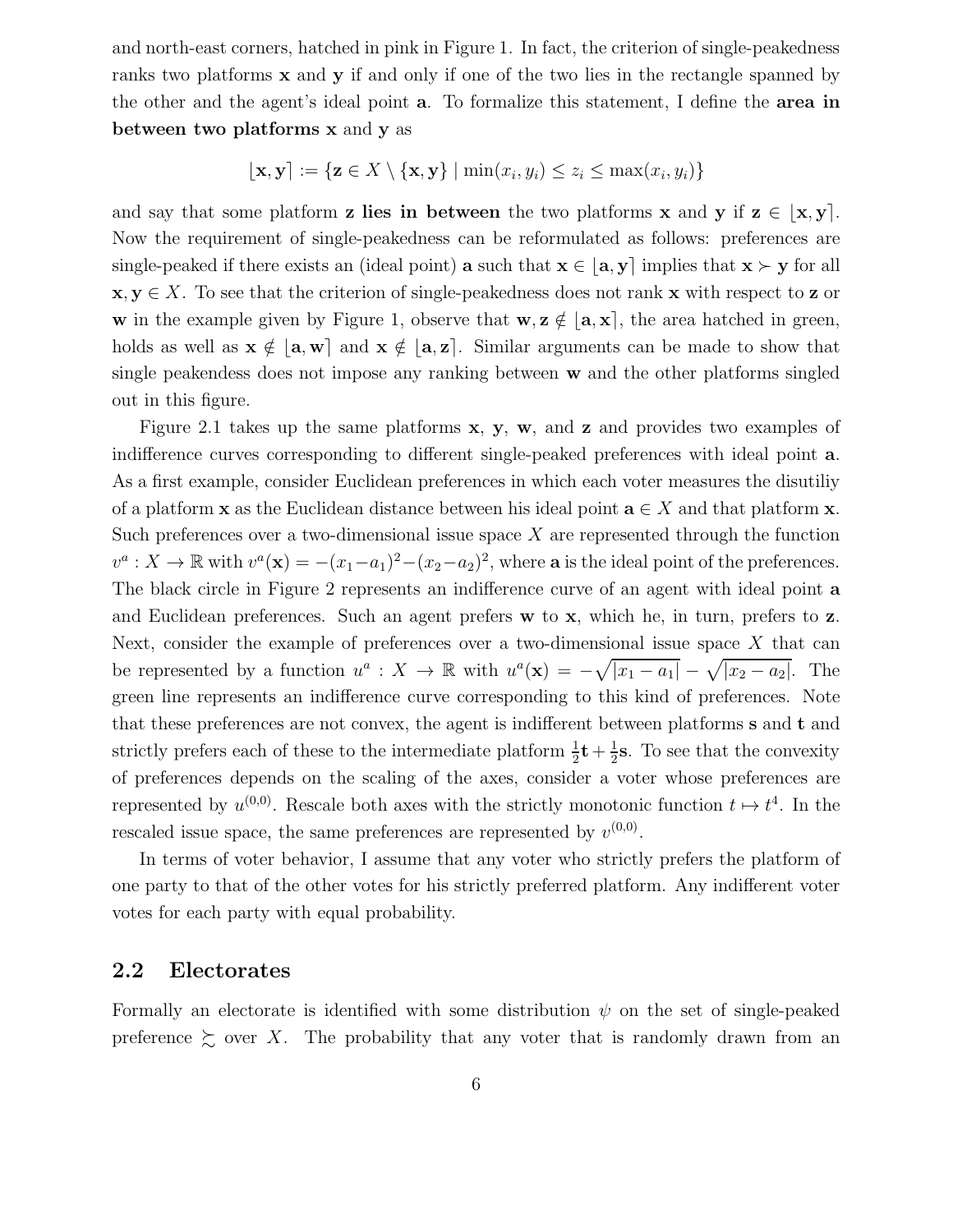

Figure 2: Examples of Single-peaked Preferences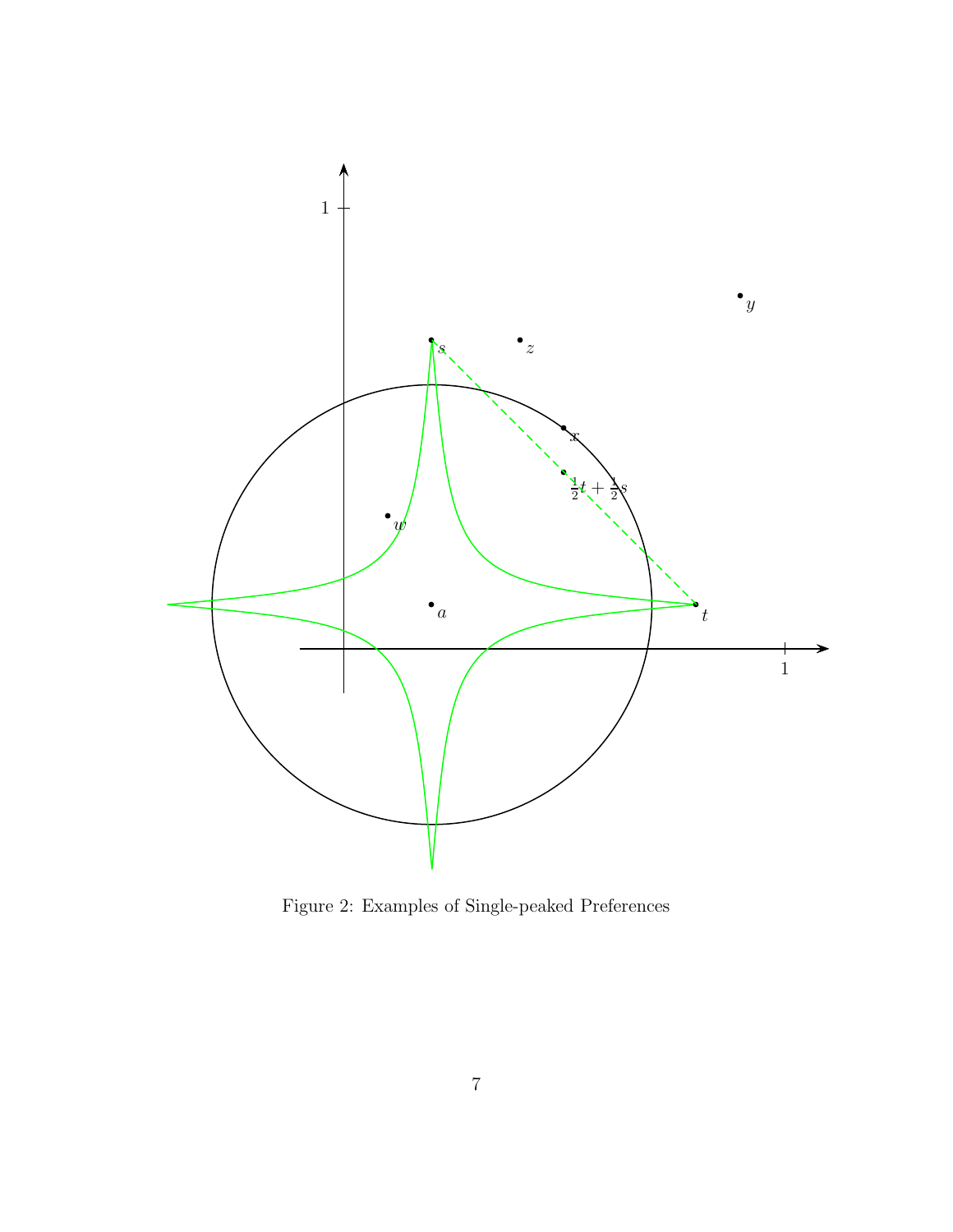electorate  $\psi$  satisfies some property  $\Theta$  is denoted by  $\psi(\{\sum : \sum : \sum$  satisfies  $\Theta\})$ . To avoid formal complications, I only consider distributions  $\psi$  with finite support. Bearing the assumption over voter behavior in mind, the expected vote share of party one at platform profile  $\langle \mathbf{x}, \mathbf{y} \rangle$  and electorate  $\psi$  can be calculated as:  $\pi_{\psi}(\langle \mathbf{x}, \mathbf{y} \rangle)$ : =  $\psi(\{\succsim : \mathbf{x} \succ \mathbf{y}\}) + \frac{1}{2}\psi(\{\succsim : \mathbf{x} \succ \mathbf{y}\})$  $\mathbf{x} \sim \mathbf{y}$ ). Party two's vote share is  $1 - \pi_{\psi}(\langle \mathbf{x}, \mathbf{y} \rangle) = \pi_{\psi}(\langle \mathbf{y}, \mathbf{x} \rangle)$ 

Observe that  $\pi_{\psi}$  was defined with respect to a known distribution of voter preferences. In general this distribution will not be known, decision makers will have to form some expectation on the distribution of voter preferences. In this context, it is important to note that the expected vote share  $E(\pi_{\psi}(\langle \mathbf{x}, \mathbf{y} \rangle))$  for some distribution over the set of possible electorates equals the vote share according to the expected electorate  $\pi_{E(\psi)}(\langle \mathbf{x}, \mathbf{y} \rangle)$ , where I assume that the expectation is taken over some distribution  $p$  over distributions of voter preferences with finite support:  $p:=(p_1:\psi^1;p_2:\psi^2;\cdots;p_m:\psi^m)$ . Formally  $E(\pi_{\psi}(\langle \mathbf{x}, \mathbf{y} \rangle))=$  $\sum_{j=1}^m p_j \pi_{\psi^j}(\langle \mathbf{x}, \mathbf{y} \rangle) = \sum_{j=1}^m p_j(\psi^j(\{\succsim : \mathbf{x} \succ \mathbf{y}\}) + \frac{1}{2}\psi^j(\{\succsim : \mathbf{x} \sim \mathbf{y}\})) = \sum_{j=1}^m p_j \psi^j(\{\succsim : \mathbf{x} \succ \mathbf{y}\})$  $\mathbf{y}(\mathbf{x}) + \frac{1}{2} \sum_{j=1}^{m} p_j \psi^j(\{\mathbf{x} : \mathbf{x} \sim \mathbf{y}\}) = E(\psi)(\{\mathbf{x} : \mathbf{x} \succ \mathbf{y}\}) + \frac{1}{2} E(\psi)(\{\mathbf{x} : \mathbf{x} \sim \mathbf{y}\}))$  where  $E(\psi)$  is a distribution of voter ideal points that attributes probability  $\sum_{j=1}^{m} p_j \psi^j(\gtrsim)$  to any preferences  $\succsim$ . Given that the support of p and of each  $\psi^j$  is finite, the support of  $E(\psi)$  is finite. Moreover, since  $\psi^j(\gtrsim)$  is only positive for single-peaked preferences,  $E(\psi)(\gtrsim) = 0$  for all  $\gtrsim$ that are not single-peaked.<sup>2</sup>

### 2.3 Parties

I assume that the goal of each party is to maximize its vote share. A party's strategy variable is its platform, and hence the issue space  $X$  is its strategy space. If the electorate were known to be  $\psi$ , the objective of party one would simply be to maximize  $\pi_{\psi}(\langle x, y \rangle)$ . By the arguments in the preceding section, the same formula would apply to the case that parties are expected vote-share maximizers; in that case,  $\psi$  would have to be interpreted as the expected electorate.

However, the parties in the present model are assumed to follow a model of decision making that deviates from expected utility maximization. They are assumed to take a set of different distributions Ψ into account when deciding where to locate their platforms in the issue space. I assume that parties one and two have incomplete preferences represented by

$$
\langle \mathbf{x}, \mathbf{y} \rangle \mapsto (\pi_{\psi}(\langle \mathbf{x}, \mathbf{y} \rangle))_{\psi \in \Psi} \quad \text{and} \quad \langle \mathbf{x}, \mathbf{y} \rangle \mapsto (1 - \pi_{\psi}(\langle \mathbf{y}, \mathbf{x} \rangle))_{\psi \in \Psi} = (\pi_{\psi}(\langle \mathbf{x}, \mathbf{y} \rangle))_{\psi \in \Psi} \tag{1}
$$

for some set of priors  $\Psi$ , where  $(\pi_{\psi}(\langle x, y \rangle))_{\psi \in \Psi}$  denotes the vector of vote shares  $\pi_{\psi}(\langle x, y \rangle)$ for all  $\psi \in \Psi$ . Party one prefers some platform profile  $\langle x, y \rangle$  to another platform profile

<sup>&</sup>lt;sup>2</sup>In Bade (2010), I provide the technically more complex proof that the equality  $E(\pi_{\psi}(\langle \mathbf{x}, \mathbf{y} \rangle))$  =  $\pi_{E(\psi)}(\langle \mathbf{x}, \mathbf{y} \rangle)$  holds for non-atomic distributions.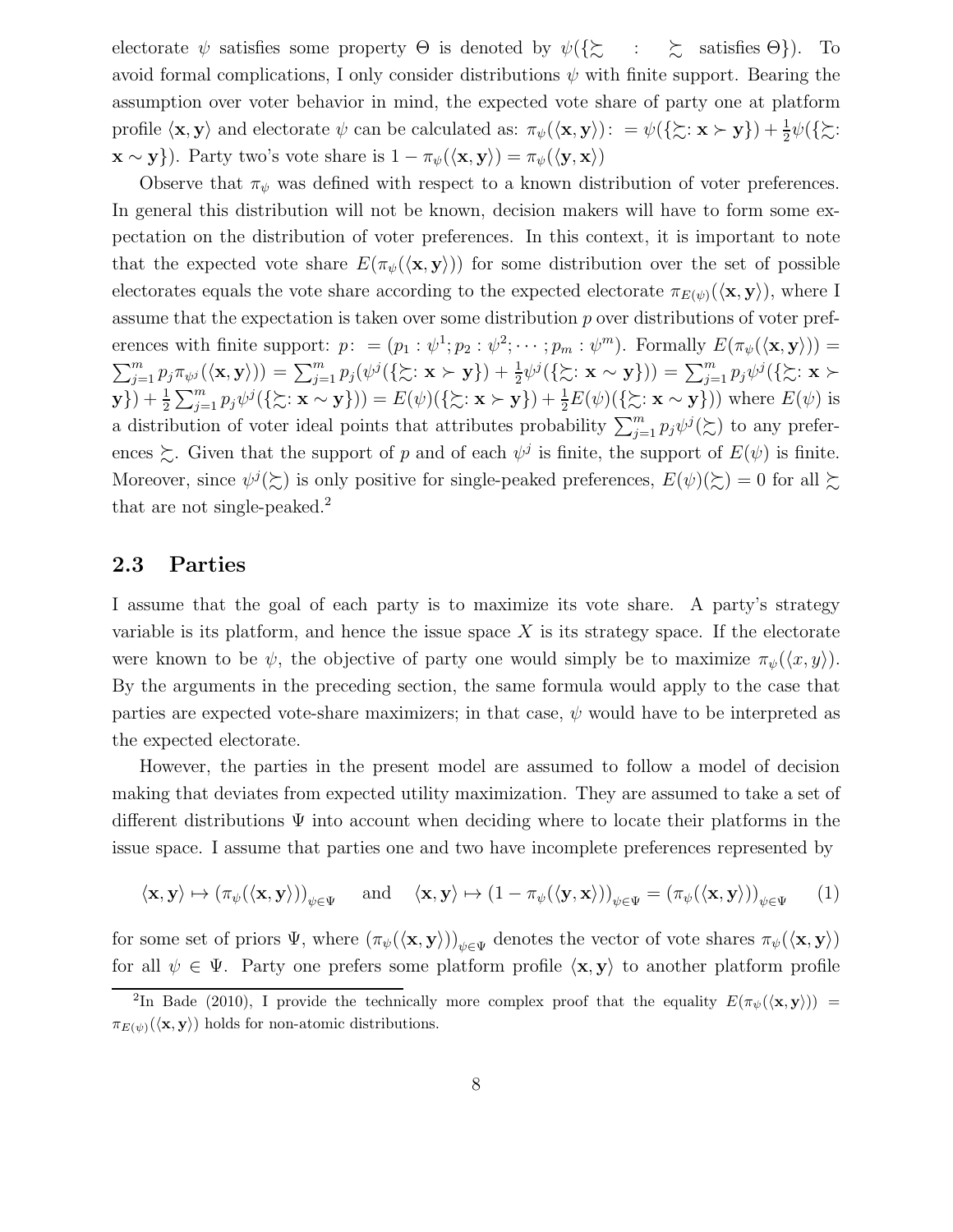$\langle x', y' \rangle$  if and only if party one's vote share under  $\langle x, y \rangle$  is not lower than its vote share under  $\langle x', y' \rangle$  for any electorate  $\psi$  in Ψ. This preference is strict if, in addition, there exists some electorate  $\psi' \in \Psi$  such that  $\pi_{\psi'}(\langle \mathbf{x}, \mathbf{y} \rangle) > \pi_{\psi'}(\langle \mathbf{x}', \mathbf{y}' \rangle)$ . Party one is indifferent between the two profiles if and only if  $\pi_{\psi}(\langle \mathbf{x}, \mathbf{y} \rangle) = \pi_{\psi}(\langle \mathbf{x}', \mathbf{y}' \rangle)$  holds for all  $\psi \in \Psi$ . In all other cases, party one cannot rank the two platform profiles. The standard case of vote-share-maximizing parties obtains upon assuming that  $\Psi$  is a singleton  $(\Psi = {\psi})$ .

Given that preferences are incomplete, party behavior is not (fully) determined by preferences. I assume that parties only change their platform if this leads to a strictly preferred outcome. If party one cannot rank profile  $\langle x, y \rangle$  and  $\langle x', y \rangle$ , then that party would not deviate from **x** to **x'** given that party two's platform is **y**. The larger the set of party beliefs  $\Psi$ , the more incomplete the preferences and the more important is the behavioral assumption.

### 2.4 Stories

Let me tell three different stories to justify such a model of party preferences and behavior: According to the first story, parties are subjectively uncertain about the electorate, where their preferences can be represented following Bewley's Model of Knightian uncertainty (Bewley, 2002). In justification of the assumption of subjective uncertainty, observe that real parties do indeed face choices with uncertain consequences. Electoral outcomes are generally hard to predict as elections are usually held in ever-changing environments involving new issues, turnover of party elites, and an evolving composition of the electorate. Taking the 2008 US presidential election as an example, observe that neither the experience with past elections nor any amount of polling would have been sufficient to determine objective winning probabilities for Barack Obama and John McCain for all possible combinations of platforms, given that they where dealing with some new issues (how to respond to bankruptcy of Lehman Brothers?), a new party elite (Barack Obama was the first African American to be nominated for President by a major political party), and a large share of first-time voters.

It is well documented that individuals violate expected utility maximization in the face of such subjective uncertainty. A large range of experimental studies demonstrates a bias against uncertainty (cf. Camerer and Weber (1992)). These experimental results have spurred a large literature on the representation of uncertainty-averse preferences.

Bewley's (2002) multiple prior model stands out as one of the path-breaking representations in that literature.<sup>3</sup> According to his model, agents calculate expected utilities for a set of priors  $\Psi$  on the subjectively uncertain environment. An agent prefers some action f over some other action g if f yields a higher expected utility according to all priors  $\psi \in \Psi$ .

<sup>3</sup>Other approaches towards modeling uncertainly aversion have been proposed by Gilboa and Schmeidler (1989), Schmeidler (1989), Klibnoff, Marinacci, and Mukerji (2005) and Cerreira-Vioglio, Maccheroni, Marinacci, and Montrucchio (2009).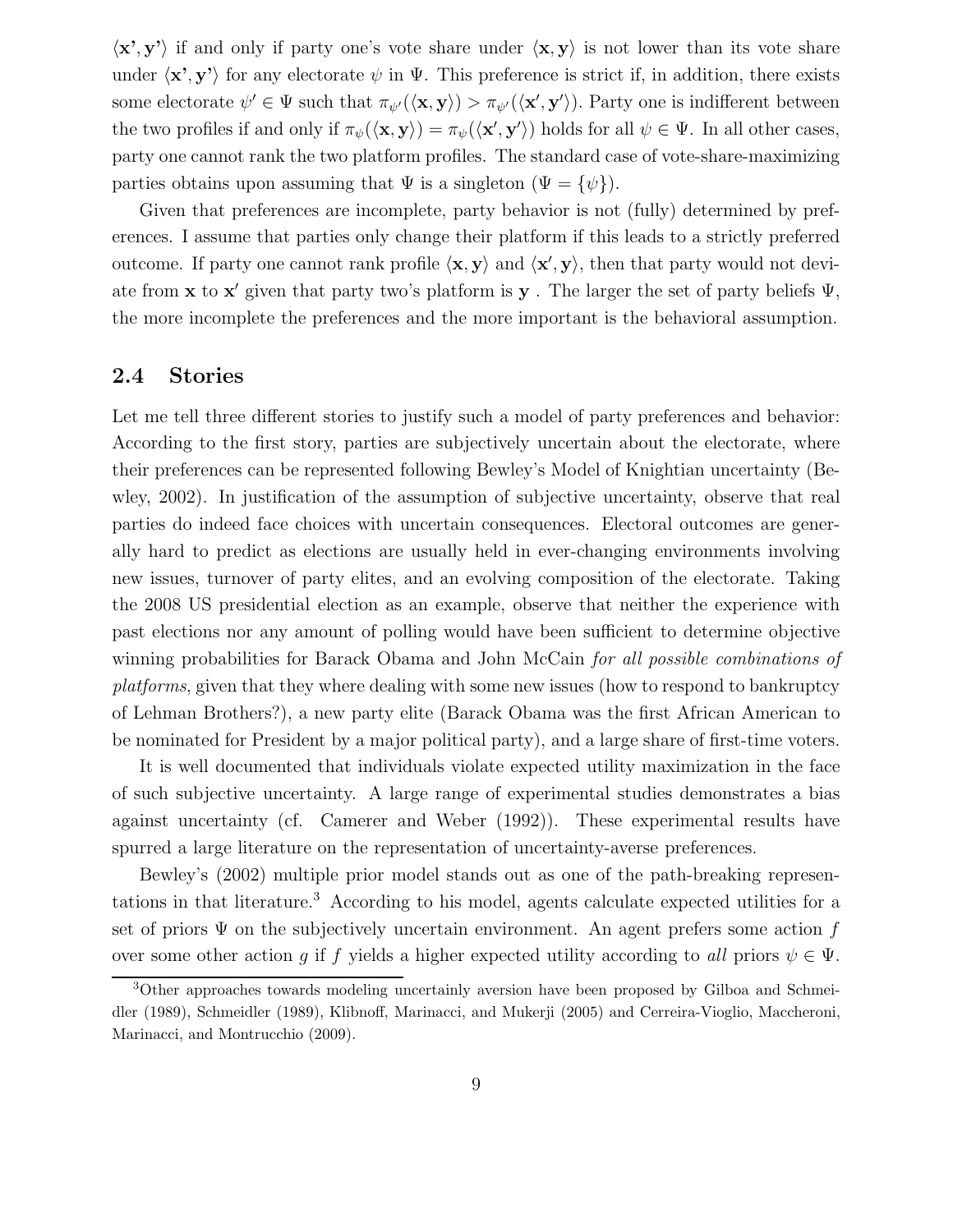The resulting preferences are incomplete: if for both actions f and g there exist priors  $\psi^f$ and  $\psi^g$  in  $\Psi$  such that f is associated with strictly higher expected utility than g according to the prior  $\psi^f$  and the inverse holds true when according to  $\psi^g$ , the agent cannot rank f and g. To determine behavior in the face of incompleteness, Bewley's framework contains an *inertia assumption* which corresponds precisely to the assumption made here.<sup>4</sup> In terms of individual behavior, the inertia assumption can be justified following Kahneman and Tversky (1982), who argue that people tend to regret losses resulting from actions more than losses resulting from inaction. Analogously to their stock market example, we could expect that party members would feel more upset about losing an election as a result of switching their platform than losing an election by keeping their platform.

For the second story on party preferences, observe that parties generally consist of many members or factions with different interests or beliefs. To decide on a platform, the various party leaders have to come to some form of compromise or agreement. We could assume that all these leaders share a common goal: they all hope to maximize their party's vote share. However, the leaders might have different expectations on the preferences of the electorate. The preferences posited here obtain if some platform profile  $\langle x, y \rangle$  is preferred to another profile  $\langle x', y' \rangle$  if it yields a higher vote share to party one according to the beliefs of all party leaders. John Roemer (1999, 2001) and Gilat Levy (2004) tell similar stories of parties as non-unitary actors. Both posit that a party prefers platform profile  $\langle x, y \rangle$  over another profile  $\langle \mathbf{x}', \mathbf{y}' \rangle$  if it is preferred from the vantage point of every faction or member of that party. The main difference between their stories and the story told here is that different leaders are set apart by different beliefs in the present model, whereas they are set apart by different goals in their models.

In terms of this story, the inertia assumption can be derived from a party decision process that requires unanimity for deviations. To change any of party's platform, the leaders all have to agree. If no compromise can be reached, the status quo always remains as a fallback option. John Roemer (1999, 2001) and Gilat Levy (2004) rely on precisely this argument to introduce a status quo bias into their respective models of platform positioning. In both cases, parties consist of many factions or members and they move from one platform to another only if this move is considered worthwhile by all the factions or party members. In other words: every party faction or member has veto power against any change of a party's position.

The same type of preferences could be derived from the following set of entirely different

<sup>&</sup>lt;sup>4</sup>There is one difference between the model proposed here and Bewley's: I did not specify any particular sets of beliefs Ψ. In contrast, the representation by Bewley demands closed and convex sets of beliefs. The centerpiece of the article consists in an example with a finite set of beliefs Ψ. However, this example can easily be amended to fit Bewley's framework, by replacing the set of beliefs in that example with the convex hull of this set. The equilibrium set of the example does not change.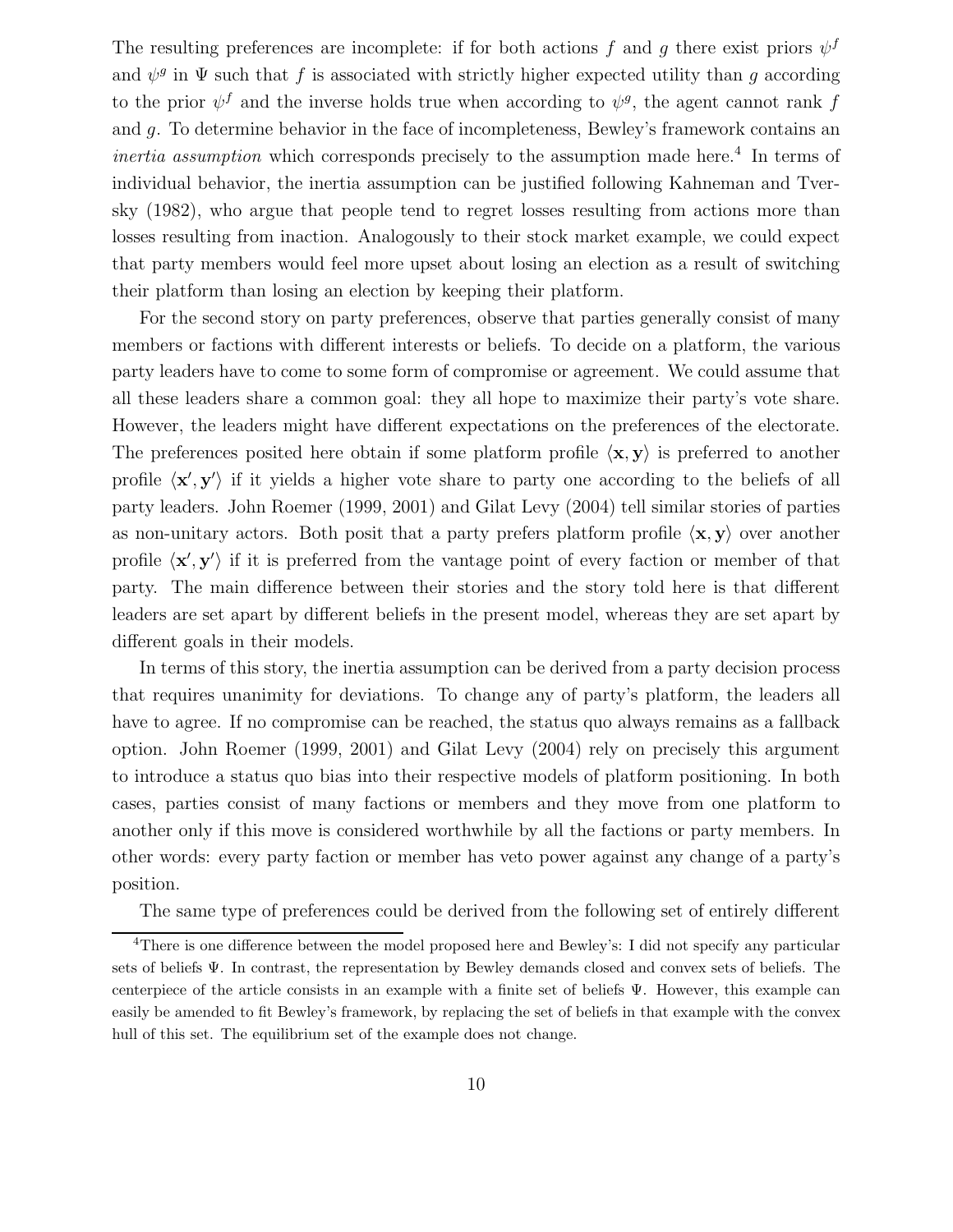assumptions. Remaining fully within the framework of standard Downs-Hotelling models, we could assume that parties know everything about the preferences of voters. Deviating from that standard setup, we would have to posit that the preferences of voters are incomplete. So we would have to assume that voters would not be able to rank all platforms. Finally, we could assume that a party prefers platform profile  $\langle \mathbf{x}, \mathbf{y} \rangle$  to platform profile  $\langle \mathbf{x}', \mathbf{y}' \rangle$  if the first platform profile yields the party a higher vote share according to all possible theories on the choices made by indecisive voters. If we assume, in addition, that parties would only change their platform in the case of such strict preference, we could obtain the same formulation of a party's preferences without ever referring to their uncertainty about the preferences of voters.

Some further justification of the inertia assumption lies in the political value of stability and applies to all three stories: the image of a party being true to itself carries a positive connotation, whereas a party that is fickle, that goes with every trend, can be seen as a turncoat, definitely a negative association. The model presented here is a static one; consequently, such dynamic considerations cannot play any role within the model. However, within a more general model that would analyze elections within a dynamic framework, long-run considerations might bias a party in favor of their status quo platform. An explicit introduction of credibility concerns could provide a foundation of inertia. The credibility of a commitment to any particular platform could, in a dynamic model, be modeled as dependent upon the continuity with which the party has been advocating that same platform.

## 2.5 The Game of Platform Positioning

A two-player game of electoral competition is then characterized by the triplet  $(n, X, \Psi)$ , where n is the dimension of the issue space X and  $\Psi$  is the set of party beliefs. This is a normal-form game with the two parties as the players, the issue space  $X$  as the strategy space of either player, and where the payoff functions of parties one and two are defined in expression (1). I assume here that both parties subscribe to the same set of priors  $\Psi$  on the electorate. On the one hand, this keeps notation at a minimum. On the other hand, this strengthens the argument that divergence arises purely endogenously; no exogenous differences between parties are assumed. The results can easily be modified to comprise games in which parties hold different sets of priors about the electorate. Standard Downsian games are embedded in the present framework, they constitute the set of games, with unidimensional issue spaces and singleton priors:  $(1, X, \{\psi\})$ .

A platform profile  $\langle x, y \rangle$  is a (**political) equilibrium** of the game  $(n, X, \Psi)$  if and only if

$$
\mathbf{x} \in \argmax_{\mathbf{z} \in X} (\pi_{\psi}(\langle \mathbf{z}, \mathbf{y} \rangle))_{\psi \in \Psi} \quad \text{and} \quad y \in \argmax_{\mathbf{z} \in X} (1 - \pi_{\psi}(\langle \mathbf{x}, \mathbf{z} \rangle))_{\psi \in \Psi}.
$$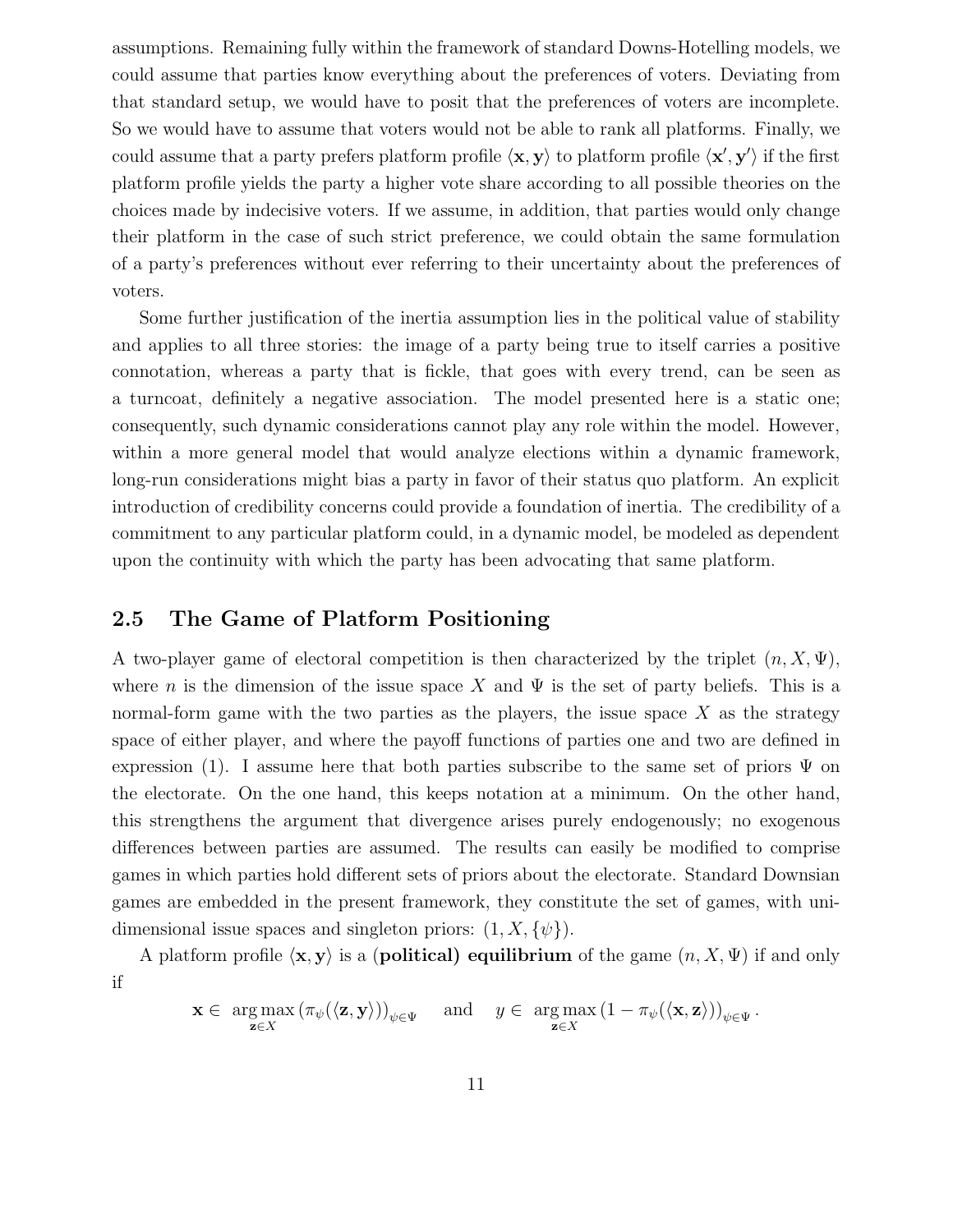Note that the platform profile  $\langle x, y \rangle$  is not an equilibrium if there exists a platform  $x'$ such that  $\langle x', y \rangle$  leads to a higher expected vote share for party one for every  $\psi \in \Psi$  as  $\mathbf{x} \in \arg \max_{\mathbf{z} \in X} (\pi_{\psi}(\langle \mathbf{z}, \mathbf{y} \rangle))$  would then be violated. The definition of equilibrium reflects the notion of inertia, insofar as *any* maximizer of  $(\pi_{\psi}(\langle \mathbf{z}, \mathbf{y} \rangle))_{\psi \in \Psi}$  is considered a best reply to  $\mathbf{y}.^5$ 

### 2.6 Divergence

To present an example of electoral competition with a divergent equilibrium, some notion of "divergence" is needed. As a first pass, one might consider any equilibrium  $\langle x, y \rangle$  with  $x \neq y$  as divergent. To see that this definition is not stringent enough, recall that even classical Downsian games  $(1, X, \{\psi\})$  can have such equilibria: any profile of platforms  $\langle x, y \rangle$ with both  $x$  and  $y$  medians of the distribution of voter ideal points is an equilibrium in such a game. To rule out such cases, an equilibrium  $\langle \mathbf{x}, \mathbf{y} \rangle$  is only called divergent if "some voters" ideal points lie in between the platforms  $x$  and  $y$ ". In the framework of the classical Downsian model, this requirement is easily formalized as  $\langle \mathbf{x}, \mathbf{y} \rangle$  is divergent if and only if  $\psi(\{\succsim : a(\succsim) \in$  $(\min(\mathbf{x}, \mathbf{y}), \max(\mathbf{x}, \mathbf{y}))\}) > 0.$  According to this definition, the classical Downsian model has no divergent equilibria. In terms of the general model, the same requirement is formalized as

**Definition:** An equilibrium  $\langle \mathbf{x}, \mathbf{y} \rangle$  is called **divergent** if  $\psi(\{\succsim : a(\succsim) \in [\mathbf{x}, \mathbf{y}]\}) > 0$ for all  $\psi \in \Psi$ .

Here "in between" is interpreted following the definition of the area in between two platforms given in Section 2.1. The statement "Θ holds for some voters" is formally translated to "according to any  $\psi \in \Psi$ ,  $\Theta$  holds for a set of voters that has positive probability mass". In sum, a platform profile  $\langle x, y \rangle$  is considered divergent if the probability that the ideal point of a randomly drawn voter lies in between **x** and **y** is positive according every belief  $\psi \in \Psi$ .

The notion of divergence plays a crucial role in the two main results of the article: Theorem 1 shows that divergent equilibria may exist in the present model of Downsian competition, while Theorem 2 shows that the multi-dimensionality of the political issue space is a necessary condition for divergent equilibria to exist. One could obtain a stronger version of Theorem 1 if one was to use a more restrictive notion of divergence,; the opposite holds true for Theorem 2. I therefore now consider a strengthening and a weakening of the notion of divergence.

A more restrictive notion of divergence could be based on a more restrictive interpretation of some ideal point lying "in between" two platforms. To this end, one could define the set

<sup>&</sup>lt;sup>5</sup>In Bade (2005), I provide a characterization of equilibrium sets of such games with incomplete preferences.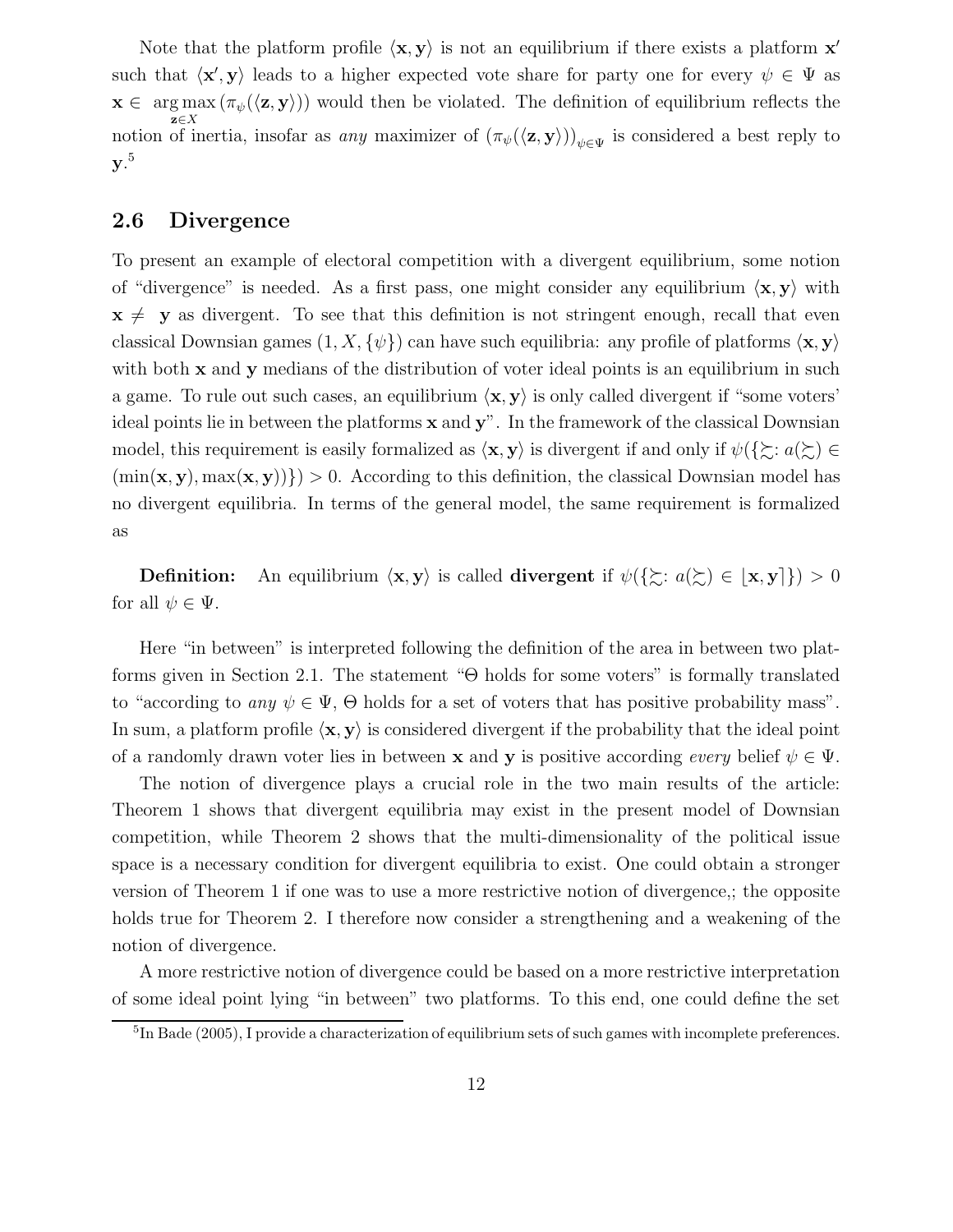of all convex combinations of two platforms as the area in between these two platforms. I opted against this definition since the set of platforms between two platforms is not robust to rescaling the axes of the issue space  $X$ . The notion of "in between", defined above, is not vulnerable to this criticism, the set  $\mathbf{x}, \mathbf{y}$  is robust to rescaling.<sup>6</sup> Moreover, if one considers non-atomic distributions of voter ideal points, there are no profiles of divergent platforms since the set of convex combinations of two platforms has measure zero. Still, once I prove Theorem 1, I go on to show that the result also holds when using this much stronger notion of divergence. This is important since any reasonable weaker notion of divergence would probably also demand that any convex combination of the platforms is considered to be lying in between these two platforms. Conversely, the notion of divergence could be weakened if one was to interpret "Θ holds for some voters" as "according to some  $\psi \in \Psi$ , Θ holds for a set of voters that has positive probability mass". If one requires absolute continuity of the set  $\Psi$ , the two notions of divergence coincide. Theorem 2 can be amended to a stronger version, by using the less restrictive notion of divergence.

## 3 The Existence of Divergent Equilibrium

In this section, I state and prove the claim that multidimensional games with uncertainty averse parties can have divergent equilibria.

**Theorem 1:** A game of electoral competition  $(n, X, \Psi)$  can have divergent equilibria.

**Proof:** Take the game  $(2, [0, 1]^2, \Psi)$  with  $\Psi = {\psi^1, \psi^2}$  defined by

$$
\psi^1(\{\succsim: a(\succsim) = (0,0)\}) = \psi^2(\{\succsim: a(\succsim) = (1,1)\}) = \frac{1}{3},
$$
  

$$
\psi^1(\{\succsim: a(\succsim) = (1,1)\}) = \psi^2(\{\succsim: a(\succsim) = (0,0)\}) = \frac{1}{9},
$$
  

$$
\psi^1(\{\succsim: a(\succsim) = (1,0)\}) = \psi^2(\{\succsim: a(\succsim) = (0,1)\}) = \frac{1}{6},
$$
  

$$
\psi^1(\{\succsim: a(\succsim) = (0,1)\}) = \psi^2(\{\succsim: a(\succsim) = (1,0)\}) = \frac{1}{6} + \frac{4}{27}
$$
  

$$
\psi^i(\{\succsim: a(\succsim) = (.5, .5)\}) = \frac{2}{27} \text{ for } i = 1,2.
$$

,

Let the preferences of voters with ideal points  $(1, 0)$  and  $(0, 1)$  be represented by non-convex utility functions  $u^a$ , as defined in Section 2.1. All other voters have Euclidean preferences. The electorate is illustrated in Figure 3. All indifference curves are drawn in green. The

<sup>&</sup>lt;sup>6</sup>Note that the set  $\mathbf{x}, \mathbf{y}$  only involves notions of "more" or "less" and is therefore unaffected by any rescaling of the axes of the political issue space. This does not hold for the set of convex combinations of two platforms.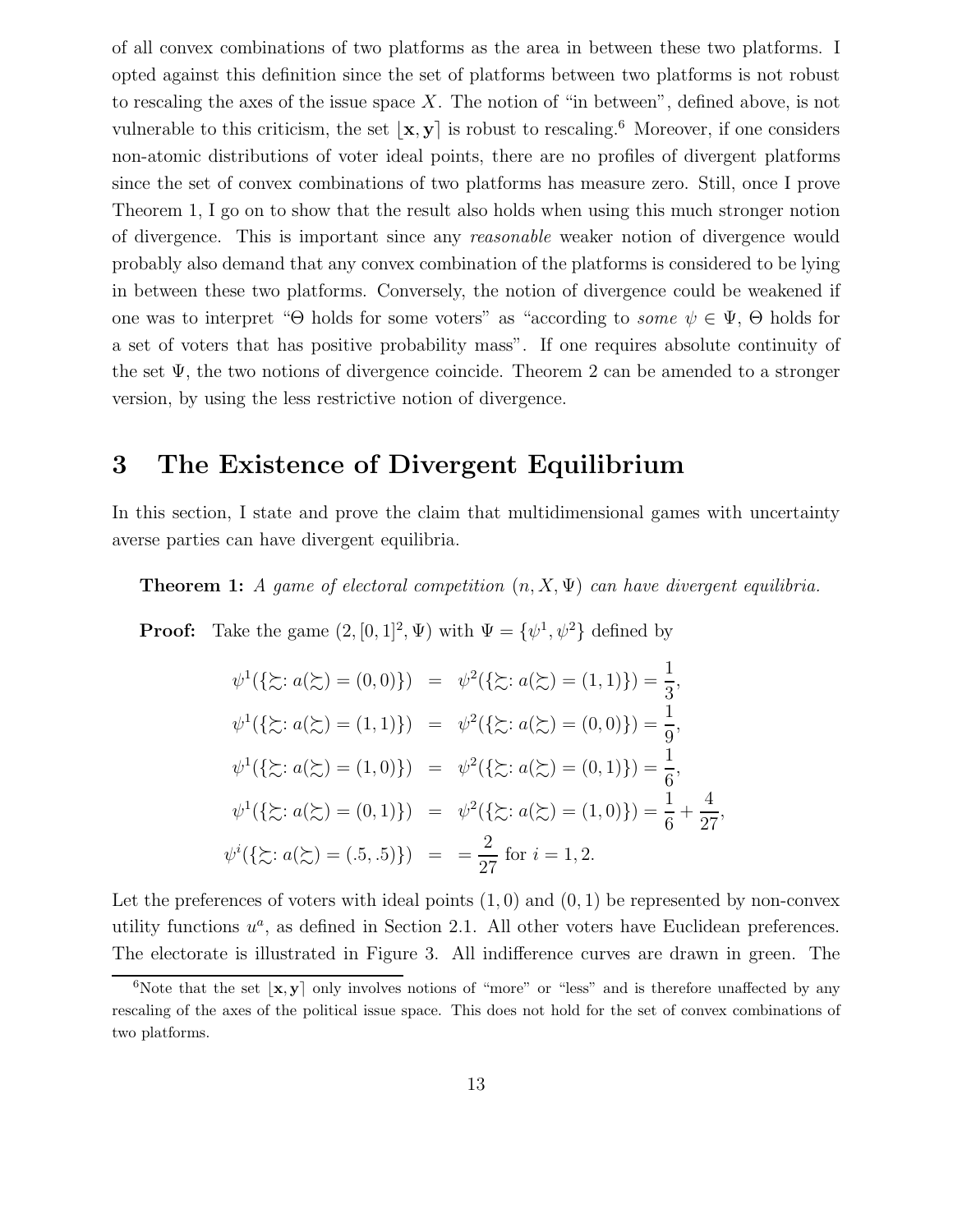

Figure 3: The Electorate

fractions right next to the ideal points denote the probability mass of voters at the respective ideal points, where the label  $\frac{1}{6} + \left[\frac{4}{27}\right]_2$  of point  $(0, 1)$  is to be read as follows: under either distribution, at least  $\frac{1}{6}$  of the electorate is expected to have their idea point at  $(0, 1)$ ; under distribution  $\psi^2$ , the probability mass at  $(0, 1)$  increases to  $\frac{1}{6} + \frac{4}{27}$ .

Note that parties are unsure about  $\frac{10}{27}$  of the electorate: these voters might have their ideal points at  $(0, 1)$ ,  $(1, 0)$ ,  $(0, 0)$  and  $(1, 1)$ . For the remaining  $\frac{17}{27}$ , the two distributions  $\psi^1$ and  $\psi^2$  agree. In particular, both distributions assign a probability of  $\frac{2}{27}$  to the event that a randomly drawn voter has his ideal point at  $(.5, .5)$ . All voters with ideal points at  $(0, 1)$ and  $(1,0)$  and  $(0.5, 0.5)$  are indifferent between the "extreme policies"  $(0,0)$  and  $(1,1)$ . The preferences of voters with their ideal point at  $(0, 1)$  and  $(1, 0)$  are not convex; these voters prefer platforms  $(0, 0)$  and  $(1, 1)$  to any of the intermediate policies  $(x, x)$  for any  $x \in (0, 1)$ .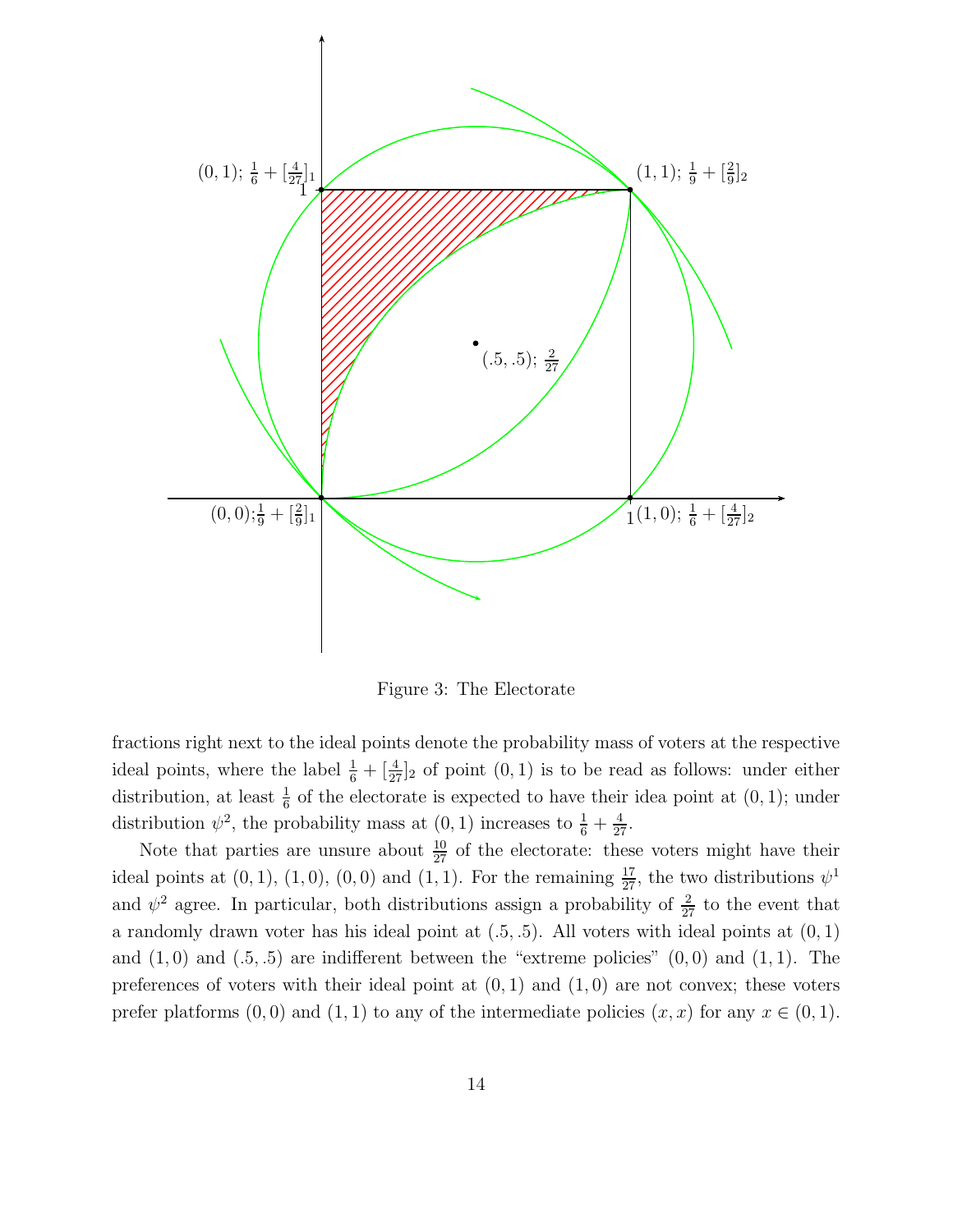The set of platforms in  $[0, 1]^2$  which voters with their ideal point at  $(0, 1)$  prefer to platform  $(1, 1)$  is hatched in red.

I claim that  $\langle (0, 0); (1, 1) \rangle$  is a divergent equilibrium of this game.

I start by showing that party one's platform  $(0, 0)$  is a best response to  $(1, 1)$ , the second party's platform. To see this, observe that  $\pi_{\psi^1}((0,0),(1,1)) = \frac{1}{3} + \frac{1}{2}$  $\frac{1}{2}(\frac{2}{27}+\frac{1}{6}+\frac{1}{6}+\frac{4}{27}) > \frac{1}{2}$ 2 and  $\pi_{\psi^2}((0,0),(1,1)) = \frac{1}{9} + \frac{1}{2}$  $\frac{1}{2}(\frac{2}{27}+\frac{1}{6}+\frac{1}{6}+\frac{4}{27}) < \frac{1}{2}$  $\frac{1}{2}$ . Since there is a prior, namely  $\psi^1$ , such that party one gets more than half the vote according to the profile under consideration, it is not a best reply for party one to offer party two's platform.

Next, observe that for any  $\mathbf{x} \notin \{(0,0), (1,1)\}\)$ , either voters with their ideal point at  $(0,1)$ or the voters with their ideal point at  $(1,0)$  (or both) strictly prefer platform  $(1,1)$  to x. Graphically this claim corresponds to the observation that the upper-contour sets of  $(1,1)$ of voters with their ideal point at  $(0, 1)$  and  $(1, 0)$  do not intersect.

To prove this claim formally suppose there was a platform x that would win the favor of the voters with ideal point at  $(1,0)$  [or  $(0,1)$ ] while keeping voters with the ideal point  $(1,0)$ [or  $(0, 1)$ ] at least indifferent. For such a platform **x**, we would have to have that:

$$
-\sqrt{|x_1 - 1|} - \sqrt{|x_2 - 0|} \ge -\sqrt{|1 - 1|} - \sqrt{|1 - 0|}
$$
and  

$$
-\sqrt{|x_1 - 0|} - \sqrt{|x_2 - 1|} \ge -\sqrt{|1 - 0|} - \sqrt{|1 - 1|}
$$
  
or, expressed differently:  

$$
|x_1 - 1| + 2\sqrt{|x_1 - 1| |x_2|} + |x_2| \le 1
$$
and  

$$
|x_1| + 2\sqrt{|x_1| |x_2 - 1|} + |x_2 - 1| \le 1
$$

with at least one of the inequalities holding strictly. Adding both constraints up and taking into account that at least one is strict, we obtain:

$$
2\sqrt{|x_1-1| |x_2|} + 2\sqrt{|x_1| |x_2-1|} < 2 - |x_1-1| - |x_1| - |x_2| - |x_2-1|
$$

But  $2-|x_1-1| - |x_1| - |x_2| - |x_2-1| \leq 0$  for all  $x_1$  and  $x_2$ .

By single-peakedness, voters with their ideal point at  $(0, 0)$  strictly prefer x to  $(1, 1)$ , and voters with their ideal point at  $(1, 1)$  have the opposite preference. So, the question is whether party one can gain the votes of all voters with ideal points at  $(1,0)$  and  $(0.5,0.5)$ (or at  $(0, 1)$  and  $(0.5, 0.5)$ ) instead of gaining half the votes of the voters at  $(0, 1), (1, 0)$  and (.5, .5). According to both distributions,  $\psi^1$  and  $\psi^2$ ,  $\frac{1}{6} + \frac{1}{6} + \frac{4}{27} + \frac{2}{27}$  of the electorate have their ideal points at  $(0, 1), (1, 0)$ , and  $(.5, .5)$ . However, according to  $\psi_1$ , only  $\frac{1}{6} + \frac{2}{27}$  of the electorate have their ideal points at  $(1, 0), (0.5, 0.5)$ , so a deviation that only gains the favor of these voters cannot be preferred. The existence of a preferred deviation that gains the support of voters with ideal points  $(1, 0)$ ,  $(0.5, 0.5)$  is ruled out mutatis mutandis.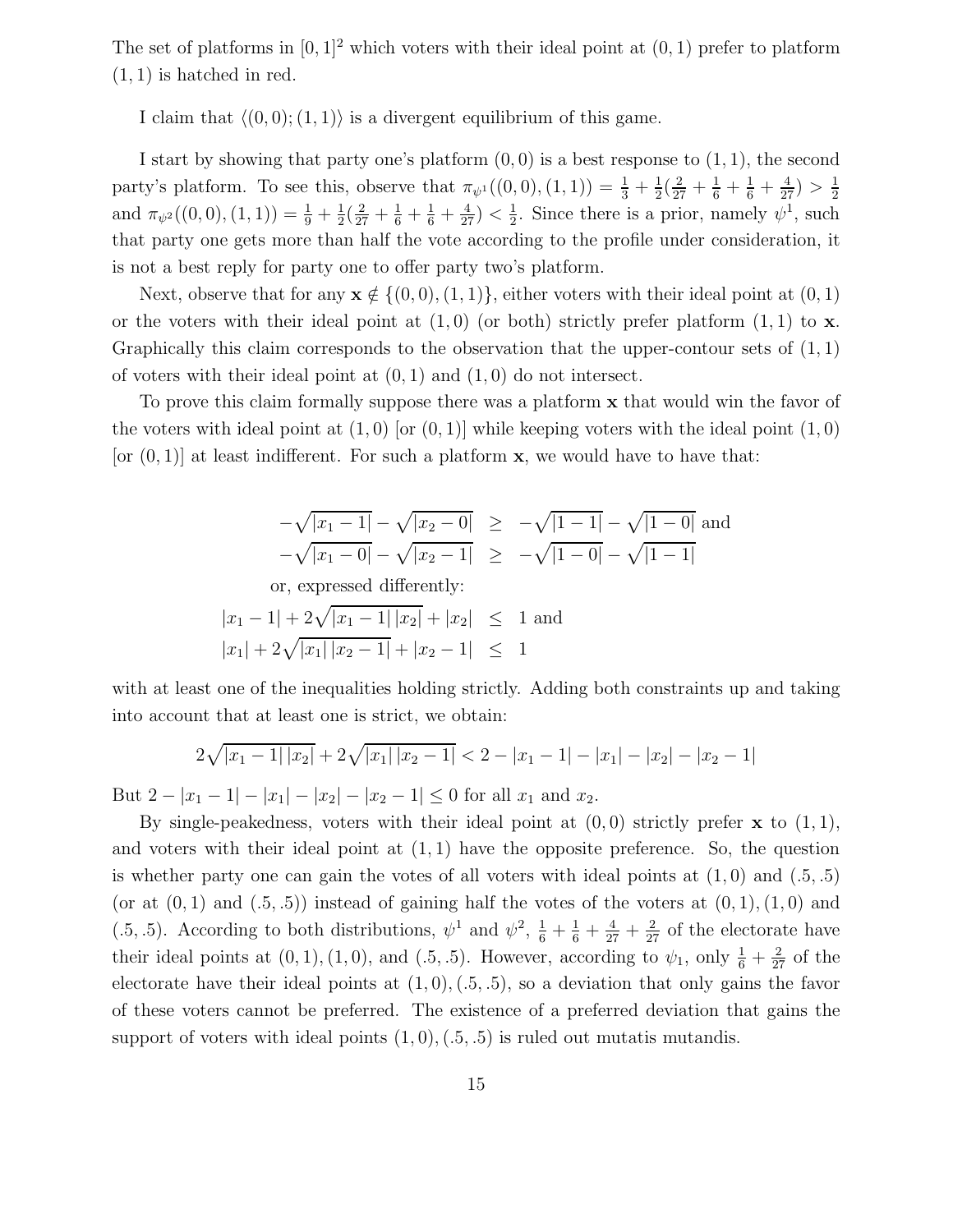We can conclude that  $(0, 0)$  is indeed a best reply to  $(1, 1)$ . Since the example was constructed fully symmetric it also holds that  $(1, 1)$  is a best reply to  $(0, 0)$ , and consequently  $\langle (0, 0), (1, 1) \rangle$  is an equilibrium. Finally  $\langle (0, 0), (1, 1) \rangle$  is divergent as as  $(.5, .5) \in$  $[(0,0), (1, 1)]$  and  $\psi^{i}(\{\succeq : a(\succeq) = (.5, .5)\}) = \frac{2}{27} > 0$  for both  $i = 1$  and  $i = 2$ .

#### Remarks:

(A) Following Section 2.6, an equilibrium  $\langle x, y \rangle$  is called divergent if some voters have their ideal points between the two platforms x and y. This notion of divergence relies on the definition of the area in between **x** and **y** as  $\langle x, y \rangle$ . Here, I would like to note that the proof of Theorem 1 goes through when replacing the weaker notion of divergence by the (much) stronger one which calls two platforms **x** and **y** divergent if  $\psi(\{\succcurlyeq: a(\succcurlyeq) =$  $\lambda \mathbf{x} + (1 - \lambda) \mathbf{y}$  for some  $\lambda \in (0, 1)$  holds for all  $\psi \in \Psi$  as  $\psi^i(\{\succsim : \mathbf{a}(\succsim) = (x, x) \text{ with } 0$  $x < 1$ }) =  $\psi^{i}(\{\succsim : \mathbf{a}(\succsim) = (.5, .5)\})$  holds for  $i = 1, 2$ .

(B) The only other equilibrium of the game is  $\langle (1, 1), (0, 0) \rangle$ . The proof of this observation is tedious and therefore relegated to the Appendix.

(C) Not all aspects of the specification of  $\Psi$  were needed to prove that  $\langle (0, 0), (1, 1) \rangle$  is an equilibrium. In particular, I did not use the assumption that voters with ideal points  $(0, 0), (0.5, 0.5),$  and  $(1, 1)$  have Euclidean preferences. The proof goes through when only assuming that their preferences are single-peaked. Given that the preferences of all voters in the example are representable, separable and symmetric, the result also holds if we require that all voters satisfy any combination of these properties, which are defined as follows: Some preferences  $\succsim$  on X are representable if there exists a function  $u : X \mapsto \mathbb{R}$  such that  $x \succsim y$ holds if and only if  $u(\mathbf{x}) \geq u(\mathbf{y})$ . Some representable preferences on  $X \subset \mathbb{R}^n$  are considered separable if there exist functions  $u^i$  for  $i = 1, \dots, n$  such that  $u(\mathbf{x}) = \sum_{i=1}^n u_i(x_i)$ .<sup>7</sup> Some single-peaked preferences  $\succsim$  with ideal point **a** are considered symmetric if  $\mathbf{x} \sim 2\mathbf{a} - \mathbf{x}$  for  $x, 2a - x \in X$ . In addition, there is some leeway as to the distribution of probability mass across the different voter types.

(D) The profile  $\langle (0, 0), (1, 1) \rangle$  is an equilibrium of any game  $(2, [0, 1]^2, \Psi')$  with  $\Psi \in \Psi'$ . To see this, observe that, for  $(0,0)$  to be a best response to  $(1,1)$ , it only needs to hold that for any deviation  $\mathbf{x} \neq (0, 0)$  there exists some belief  $\psi \in \Psi$  such that  $\pi_{\psi}(\langle \mathbf{x},(1,1) \rangle)$  $\pi_{\psi}(\langle (0,0), (1,1) \rangle)$ . Since this inequality holds either for  $\psi^1$  or  $\psi^2$ , as was shown in the proof of Theorem 1, and since  $\psi^i \in \Psi \subset \Psi'$  for  $i = 1, 2$ , there cannot be any better response

<sup>7</sup>Separability can also be defined without the assumption of representability. Since that more general definition is tedious to state and since separability without representability is not important to the development of the arguments here, I chose to stick with the simpler case.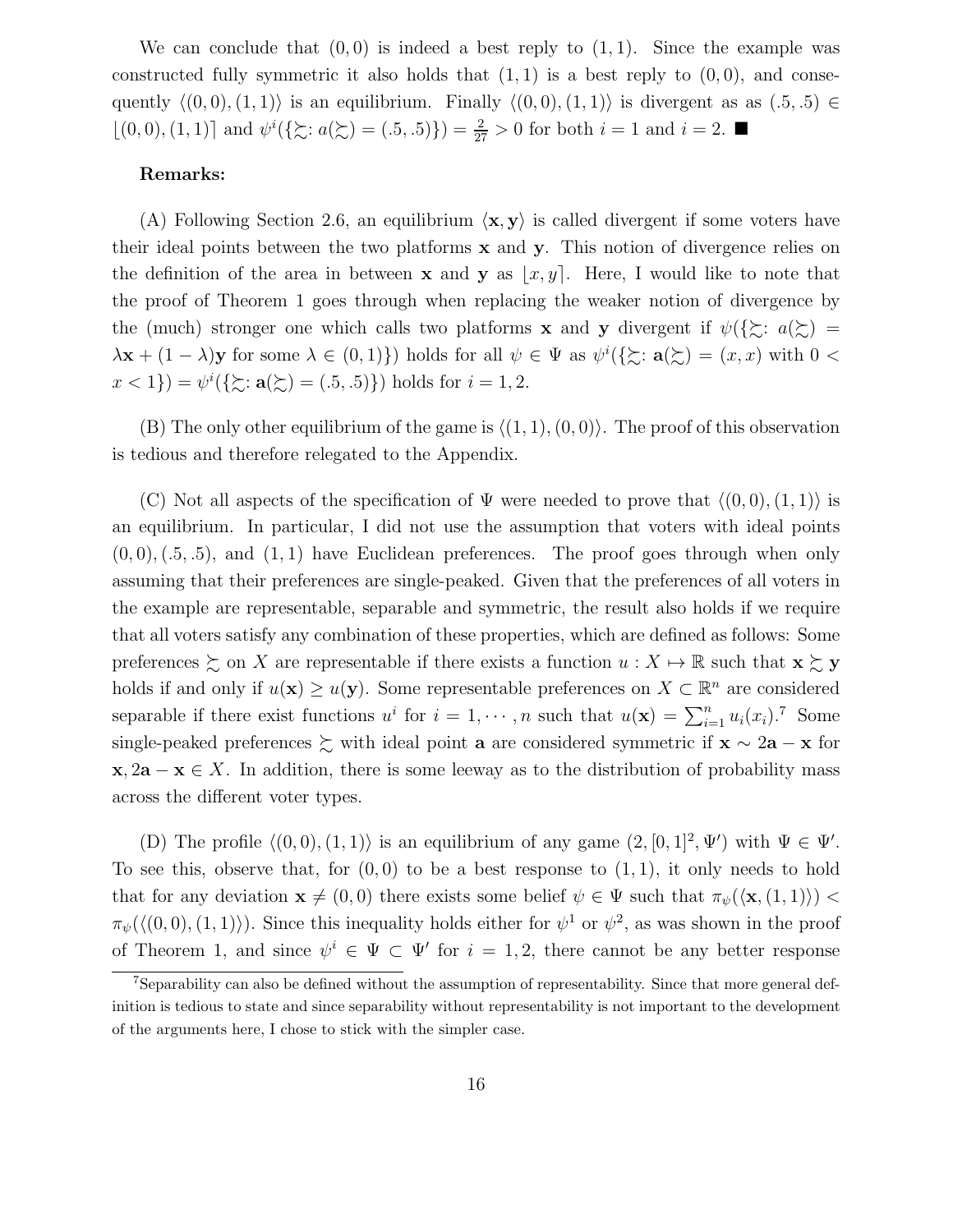x to  $(1, 1)$  for the larger set of beliefs  $\Psi'$ . To say it more generally: making preferences of players more incomplete can only increase the equilibrium set of a game. Games might have convergent and divergent equilibria. To see this, consider the game  $(2, [0, 1]^2, \Psi'')$  with  $\Psi'' = {\psi^1, \psi^2, \psi^3}$  and  $\psi^3({\xi : a(\xi) = (.5, .5)}) = 1$ , so according to  $\psi^3$  the parties are sure that all voters have their ideal point at  $(.5, .5)$ . Note that  $\langle (.5, .5), (.5, .5) \rangle$  is an equilibrium of the game, for any deviation from this profile the deviating party would leave the entire electorate to the other party according to  $\psi^3$ . By the preceding argument  $\langle (0, 0), (1, 1) \rangle$  is also an equilibrium of  $(2, [0, 1]^2, \Psi'')$ .

(E) In this article, I assume that parties maximize their respective vote shares. Let me now investigate how Theorem 1 would change if one was to follow the equally popular assumption that parties maximize their probability of winning the election. Formally, party one's objective function is  $w(\pi_{\psi}(\langle \mathbf{x}, \mathbf{y} \rangle))$  with  $w : [0, 1] \mapsto [0, 1]$  with  $w(x) = 0$  for  $x < \frac{1}{2}$ ,  $w\left(\frac{1}{2}\right)$  $\frac{1}{2}$ ) =  $\frac{1}{2}$  and  $w(x) = 1$  for  $x < \frac{1}{2}$ . Party two's objective function is  $1 - w(\pi_{\psi}(\langle \mathbf{x}, \mathbf{y} \rangle))$ . In the classic Downs-Hotelling model, the two assumptions turn out to be equivalent, in the sense that a profile is an equilibrium for one of the two assumptions if and only if it is an equilibrium for the other assumption. This does not hold for the present model:

If we change the present model to assume that  $(w(\pi_{\psi}(\langle \mathbf{x}, \mathbf{y} \rangle)))_{\psi \in \Psi}$  and  $(1-w(\pi_{\psi}(\langle \mathbf{x}, \mathbf{y} \rangle)))_{\psi \in \Psi}$ , respectively, are party one and two's objective functions, then  $\langle (0, 0), (1, 1) \rangle$  is not an equilibrium of  $(n, X, \Psi)$  as defined in the proof of Theorem 1. Party one's payoff vector for the profile  $\langle (0, 0), (1, 1) \rangle$  would then be  $(1, 0)$ . For a deviation to  $(0, 0)$ , party one would win the election under both beliefs, so it would increase its payoff vector to (1, 1).

This does not mean that the assumption of parties that maximize their probability of winning rules out the existence of divergent equilibria. Consider the game  $(n, X, \Psi^*)$ where  $\Psi^* = {\psi^{1*}, \psi^{2*}}$  and  $\psi^{1*}, \psi^{2*}$  differ from  $\psi^1, \psi^2$  only insofar as that  $\psi^i(\{\gtrsim : a(\gtrsim) =$  $(0,0)$ }) =  $\psi^i(\{\succsim: a(\succsim) = (1,1)\}) = \frac{2}{9}$  for both  $i = 1,2$ . It is easy, but tedious, to check that  $\langle (0, 0), (1, 1) \rangle$  is a (divergent) equilibrium of that game when assuming that parties aim to maximize their probability of winning. Interestingly,  $\langle (0, 0), (1, 1) \rangle$  is also an equilibrium of that game when assuming parties that maximize their vote shares. In fact,  $\langle (0, 0), (1, 1) \rangle$ remains an equilibrium in any version of  $(n, X, \Psi^*)$  that assumes that parties aim to maximize some convex combination of their probability of winning and their vote share. This last assumption is unquestionably the most realistic representation of party goals. I chose to work with the assumption of vote-share-maximizing parties since it renders the analysis significantly less cumbersome and since the main insights of the model are not hampered by this more simplistic assumption on party goals.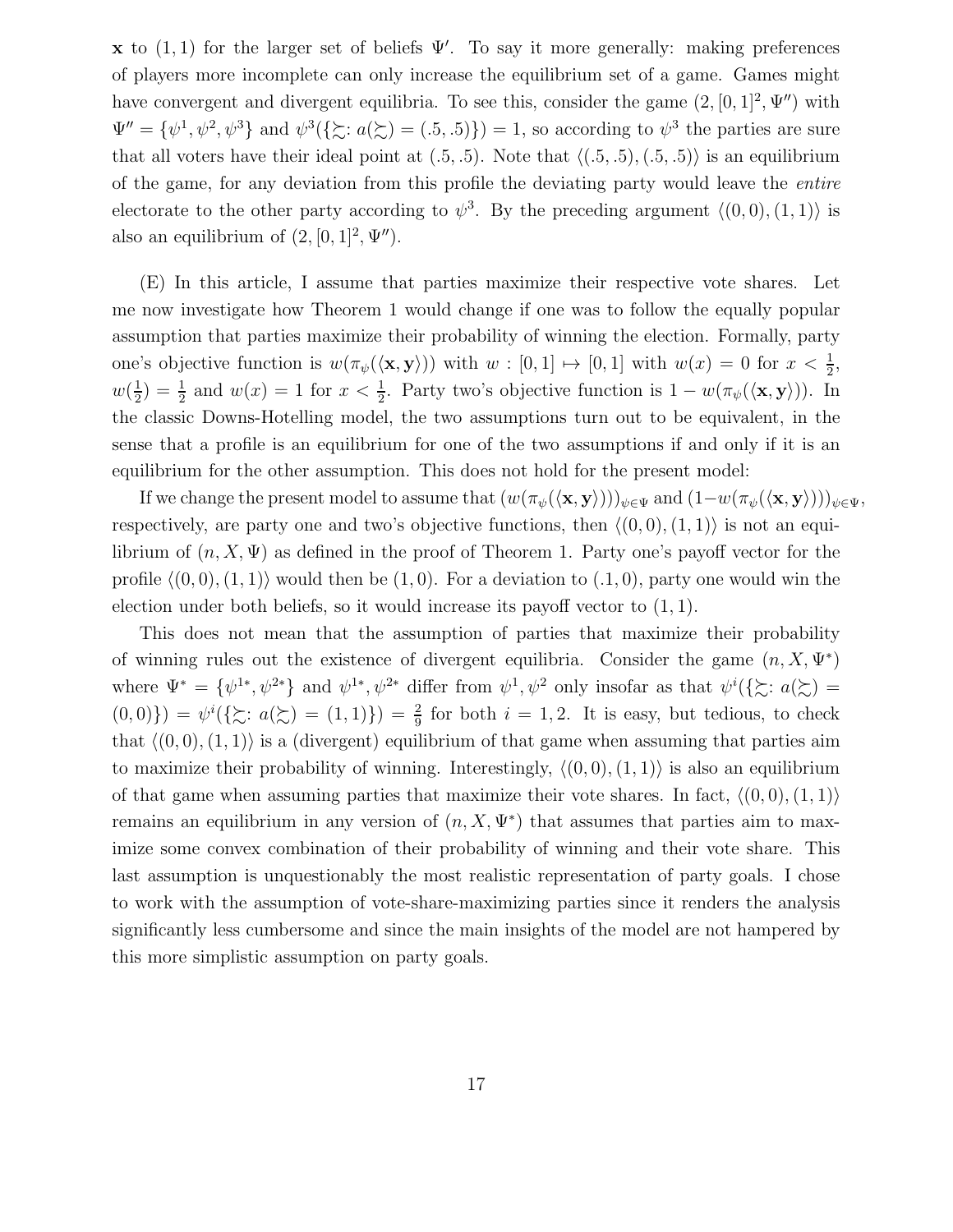# 4 Necessary Conditions for Divergence

The model presented here deviates from the classical Downs-Hotelling model in two respects: the issue space is multidimensional and parties hold multiple beliefs on the electorate. In this section, I argue that both differences are essential to obtaining divergent equilibria.

**Theorem 2:** The multi-dimensionality of the issue space is a necessary condition for the existence of divergent equilibria.

**Proof:** Suppose some game  $(n, X, \Psi)$  had a divergent equilibrium  $\langle x, y \rangle$  even though the preferences of all voters are convex (formally:  $\psi(\{\gtrsim\}) > 0$  for some  $\psi \in \Psi$  implies that  $\gtrsim$  is convex). Observe that the party proposing **x** is at least as well off proposing  $\lambda$ **x** + (1 –  $\lambda$ )**y** for any  $\lambda \in (0,1)$ . Consider a voter with preferences  $\succeq$  who prefers **x** to **y**. By the convexity assumption, he also prefers  $\lambda x + (1 - \lambda)y$  to y. So we have that the set of voters preferring  $\lambda x + (1 - \lambda)y$  to y is a superset of the set of voters preferring x to y and therefore,  $\pi_{\psi}(\langle \mathbf{x}, \mathbf{y} \rangle) \leq \pi_{\psi}(\langle \lambda \mathbf{x} + (1 - \lambda) \mathbf{y}, \mathbf{y} \rangle)$  for all  $\psi \in \Psi$ .

To show that there exists a *strictly* preferred deviation for the first party, we need to show that for at least one  $\psi^* \in \Psi$  and some  $\lambda^* \in (0,1)$  we have  $\pi_{\psi^*}(\langle \mathbf{x}, \mathbf{y} \rangle) < \pi_{\psi^*}(\langle \lambda^* \mathbf{x} + \mathbf{y} \rangle)$  $(1 - \lambda^*)\mathbf{y}, \mathbf{y}\rangle$ ). By the supposition that  $\langle \mathbf{x}, \mathbf{y} \rangle$  a divergent equilibrium we know that  $\psi(\{\mathbf{x}\})$ :  $a(\succsim) \in [\mathbf{x}, \mathbf{y}]$ ) > 0 for all  $\psi \in \Psi$ . Assume w.l.o.g. that under platform profile  $\langle \mathbf{x}, \mathbf{y} \rangle$  some voters in the area  $\lfloor x, y \rceil$  are in favor of platform  $y$ , formally:  $\psi^*(\{\succsim^*\}) > 0$  for some  $\psi^* \in \Psi$ where  $y \succ^* x$  and  $a(\succsim^*) \in [\mathbf{x}, \mathbf{y}]$ . Now observe that for some small enough  $\lambda^* \in (0, 1)$  $\lambda^*$ **x** +  $(1 - \lambda^*)$ **y** lies in between  $a(\succsim^*)$  and **y**. This together with single peakedness implies that  $\pi^*_{\psi}$  $\psi^*(\langle \lambda^* \mathbf{x} + (1 - \lambda^*) \mathbf{y}, \mathbf{y} \rangle) \geq \psi^*(\{\succsim^*\}) + \pi^*$  $\psi^*(\langle \mathbf{x}, \mathbf{y} \rangle)$ . Which in turn implies that party 1 is better off deviating to  $\lambda^* \mathbf{x} + (1 - \lambda^*) \mathbf{y}$ .

The multi-dimensionality of the issue space is a necessary condition for the existence of divergent equilibria since single peaked preferences over a uni-dimensional issue space are automatically convex.

Remark: Just like Theorem 1 is strengthened by assuming a more restrictive notion of divergence, Theorem 2 is strengthened by assuming a weaker one. Following the discussion in Section 2.6, let me weaken the concept of divergence to require only that  $\psi^i(\{\gtrsim : a(\gtrsim) \in$  $|x, y\rangle$ ) holds for some  $\psi \in \Psi$  for  $\langle x, y \rangle$ . The proof of Theorem 2 directly applies to the stronger version of Theorem 2 which builds on the weakened notion of divergence: in fact, in the proof, I only showed that the preferred deviation is strictly preferred according to some prior  $\psi^* \in \Psi$ .

I was not able to show that games in which parties base their decision on unique priors  $(n, X, \{\psi\})$  never have any divergent equilibria. What certainly holds, is that for such an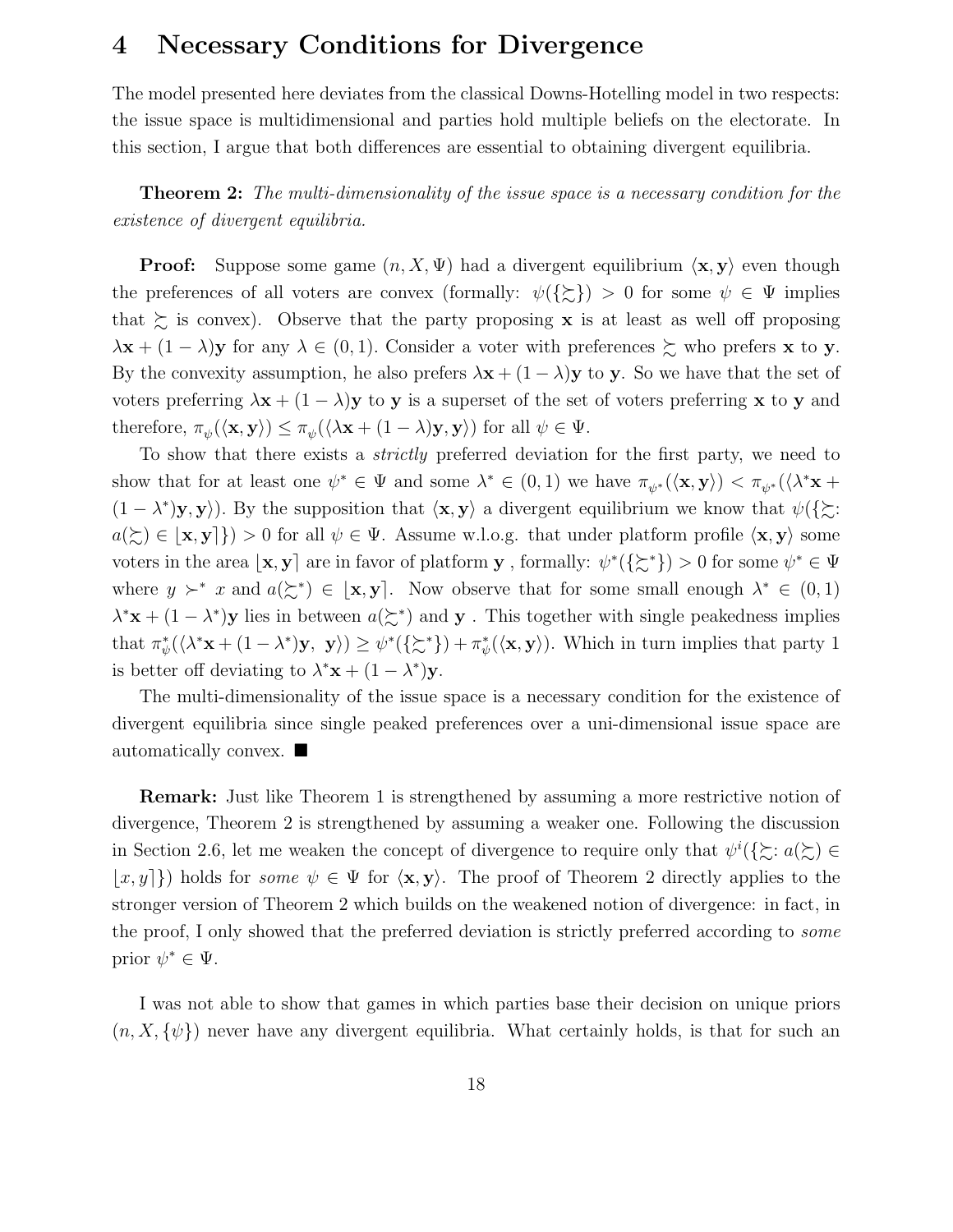equilibrium to exist, some very specialized conditions would have to hold true. To start with, it has to hold true that  $\psi(\langle \mathbf{x}, \mathbf{y} \rangle) = \frac{1}{2}$ , since otherwise the party with the lower vote share would be able to increase its vote share by offering the platform of the opponent. Of course, to be an equilibrium  $\psi(\langle \mathbf{x}', \mathbf{y} \rangle) \le \frac{1}{2}$  $\frac{1}{2}$  as well as  $\psi(\langle \mathbf{x}, \mathbf{y}' \rangle) \leq \frac{1}{2}$  would have to hold for all platforms  $x'$  and  $y'$ . This would, in turn, imply that  $\langle x, x \rangle$  and  $\langle y, y \rangle$  are also equilibria of the game. It would certainly not be possible to draw much empirical relevance from the example of a game  $(n, X, \{\psi\})$  with a divergent equilibrium, as the conditions for the existence are very tight. Thus, it can be concluded that a multiple-prior model is at least necessary for divergence to be more than a knife-edge phenomenon. The question whether the multiplicity is mathematically necessary for divergent equilibria remains open.

## 5 Prior Results and a Note on Equilibrium Existence

Games of the form  $(n, X, \{\psi\})$ ,, that is games with known electorates or, equivalently, with expected utility-maximizing parties, have been studied widely in the literature. For games with uni-dimensional issue spaces Downs (1957) showed that equilibria always exist and that in equilibrium both parties will announce the policy preferred by some median voter. No game  $(1, X, \{\psi\})$  has any divergent equilibria.

On the contrary, games of multidimensional political competition with expected utility maximizing parties hardly ever have any equilibria. Davis, Hinich, and de Groot (1972), Grandmont (1978), and Plott (1967) all provide negative results on the existence of equilibria in games  $(n, X, \{\psi\})$  with  $n \geq 2$ . A study on the characterization of these equilibria of multidimensional political games would therefore be quite meaningless: it would be a study of objects that hardly ever exist. In any case, the results we have mostly predict that, if an equilibrium exists, both parties should announce the same platform (see Davis, Hinich, and de Groot (1972) and Grandmont (1978)).

The games under review in this study, that is, games of the form  $(n, X, \Psi)$ , are not plagued by the same non-existence problems as are games of multidimensional political competition with utility-maximizing or certain parties. To see this, consider games  $(n, X, \Psi)^*$  which differ from the games defined in the present paper only insofar as party preferences over platform profiles  $\langle \mathbf{x}, \mathbf{y} \rangle$  are complete and can be represented by  $\min_{\psi \in \Psi} \pi_{\psi}(\langle \mathbf{x}, \mathbf{y} \rangle)$ .<sup>8</sup> In Bade (2010), I described conditions on the set of party beliefs  $\Psi$ , under which games  $(n, X, \Psi)^*$  have an

<sup>8</sup> In terms of the motivational story on parties as non-unitary actors, the assumption that parties only change their position if it looks advantageous from the point of view of all factions would have to be replaced by the assumption that any party changes its platform if it looks advantageous from the point of view of the faction that foresees the lowest share for the party. In terms of the story of uncertainty aversion, Bewley's model of Knightian uncertainty would have to be replaced by Gilboa and Schmeidler's maxmin expected utility representation.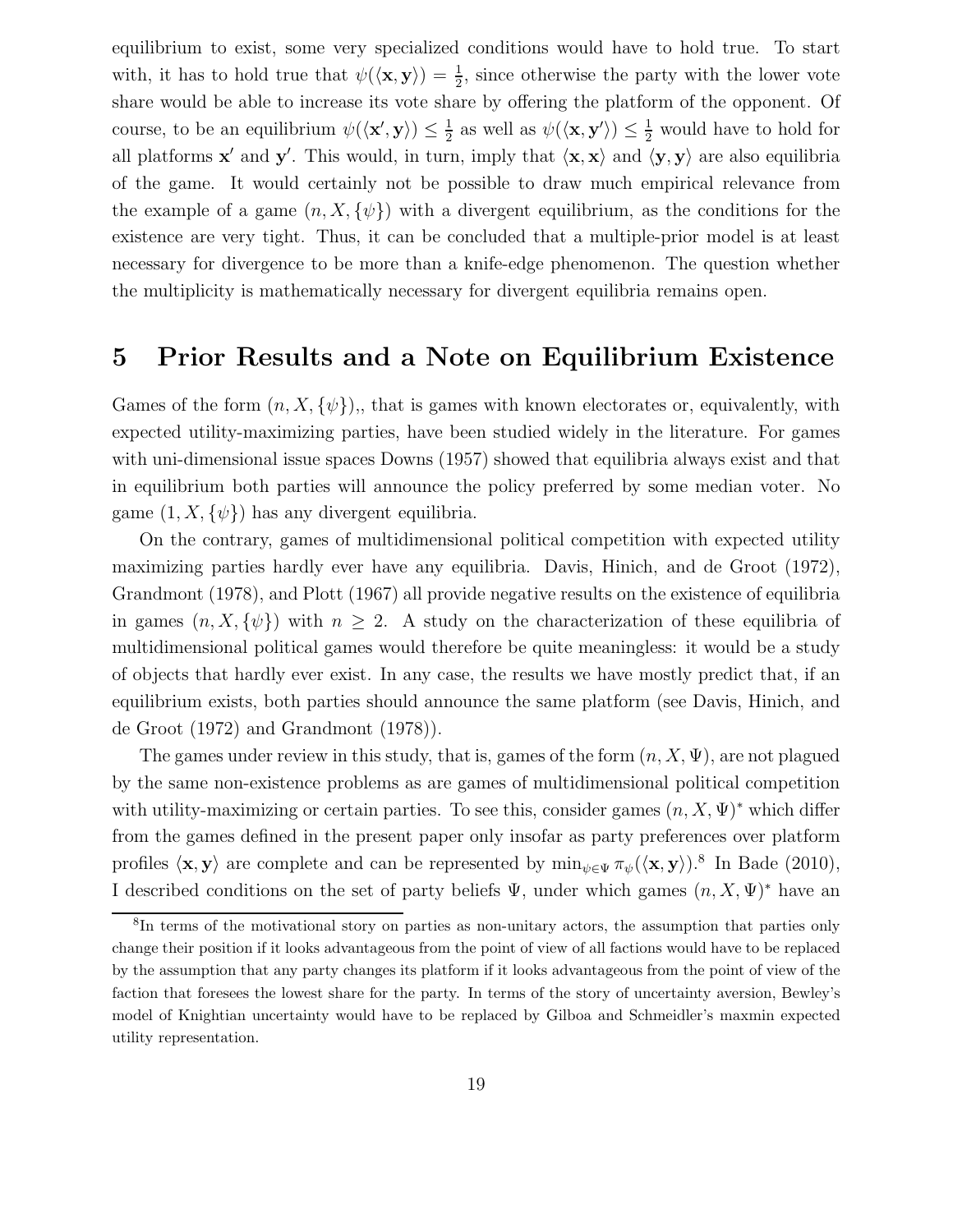equilibrium.

Now observe that the parties in games  $(n, X, \Psi)$  are less prone to change their platforms than the parties in games  $(n, X, \Psi)^*$ . In a game  $(n, X, \Psi)^*$ , party one would deviate from **x'** to **x** if  $\min_{\psi \in \Psi} \pi_{\psi}(\langle \mathbf{x}', \mathbf{y} \rangle) > \min_{\psi \in \Psi} \pi_{\psi}(\langle \mathbf{x}, \mathbf{y} \rangle)$ . In contrast, in a game  $(n, X, \Psi)$ , party one would only deviate if the following decisively stronger condition held:  $\pi_{\psi}(\langle \mathbf{x}, \mathbf{y} \rangle) \geq \pi_{\psi}(\langle \mathbf{x}, \mathbf{y} \rangle)$  for all  $\psi \in \Psi$  with  $\pi_{\psi}(\langle \mathbf{x}, \mathbf{y} \rangle) > \pi_{\psi}(\langle \mathbf{x}, \mathbf{y} \rangle)$  for some  $\psi' \in \Psi$ . Therefore, the equilibrium set of any game  $(n, X, \Psi)^*$  is always contained in the corresponding game  $(n, X, \Psi)$ . It holds, in particular, that  $(n, X, \Psi)$  has an equilibrium if  $(n, X, \Psi)^*$ does. Consequently, the results on equilibrium existence in Bade (2010) can directly be transferred to the present framework.<sup>9</sup>

# 6 Conclusion

In the profession, there seems to be a deeply ingrained belief that political equilibria with parties that maximize their vote share would always have to be convergent. But given the Theorems of this paper, it should be clear that office motivation can be reconciled with divergent platforms in equilibrium. The crucial argument for convergence is that moving closer to the other party's platform can never hurt. But this argument only makes sense in the context of convex preferences on the part of voters. Once we drop the assumption of convexity, there is no reason to believe that any party should always want to move closer to the other parties' platform. The dimensionality of the issue space comes into play since single-peaked preferences over a uni-dimensional issue space are automatically convex.

Observe that the same argument holds true for certain parties: it is not always better for a party to move closer to the other party's platform when voter preferences exhibit nonconvexities. It might well be that some party's best response is to diverge from the other party's platform, even when both parties have perfect information about the electorate. Consider, for example, the case of a game  $(2, [-2, 2], {\psi^2})$  with  $\psi^2$  as defined in the proof of Theorem 1. Fix the platform of party two at  $(0.1, 0.1)$ . It is a best reply for party one to offer platform  $(1, 1)$ . Voters with ideal points at  $(0, 1), (1, 0)$  and  $(1, 1)$  all prefer  $(1, 1)$  to  $(0.1, 0.1)$ , yielding a vote share of  $\frac{1}{3} + \frac{1}{6} + \frac{1}{6} + \frac{4}{27} = \frac{7}{9}$  $\frac{7}{9}$  to party one. There is no platform **x** in that game such that  $\pi_{\psi}(\langle \mathbf{x},(0.1,0)\rangle) > \frac{7}{9}$  would hold. Moreover, the platforms  $(0.1, 0.1)$  and  $(1, 1)$ diverge (even according to the strictest notion of divergence proposed here). However, the profile  $\langle (1, 1), (0.1, 0.1) \rangle$  does not constitute an equilibrium in  $(2, [-2, 2], {\psi^2})$ , as party two would be better off to match party one's platform.

 $9^9$ Of course, there are some more differences between the setup of the preceding paper and the present one: in that paper, I study convex belief sets and non-atomic electorates. None of these turn out to be relevant to obtaining the existence result.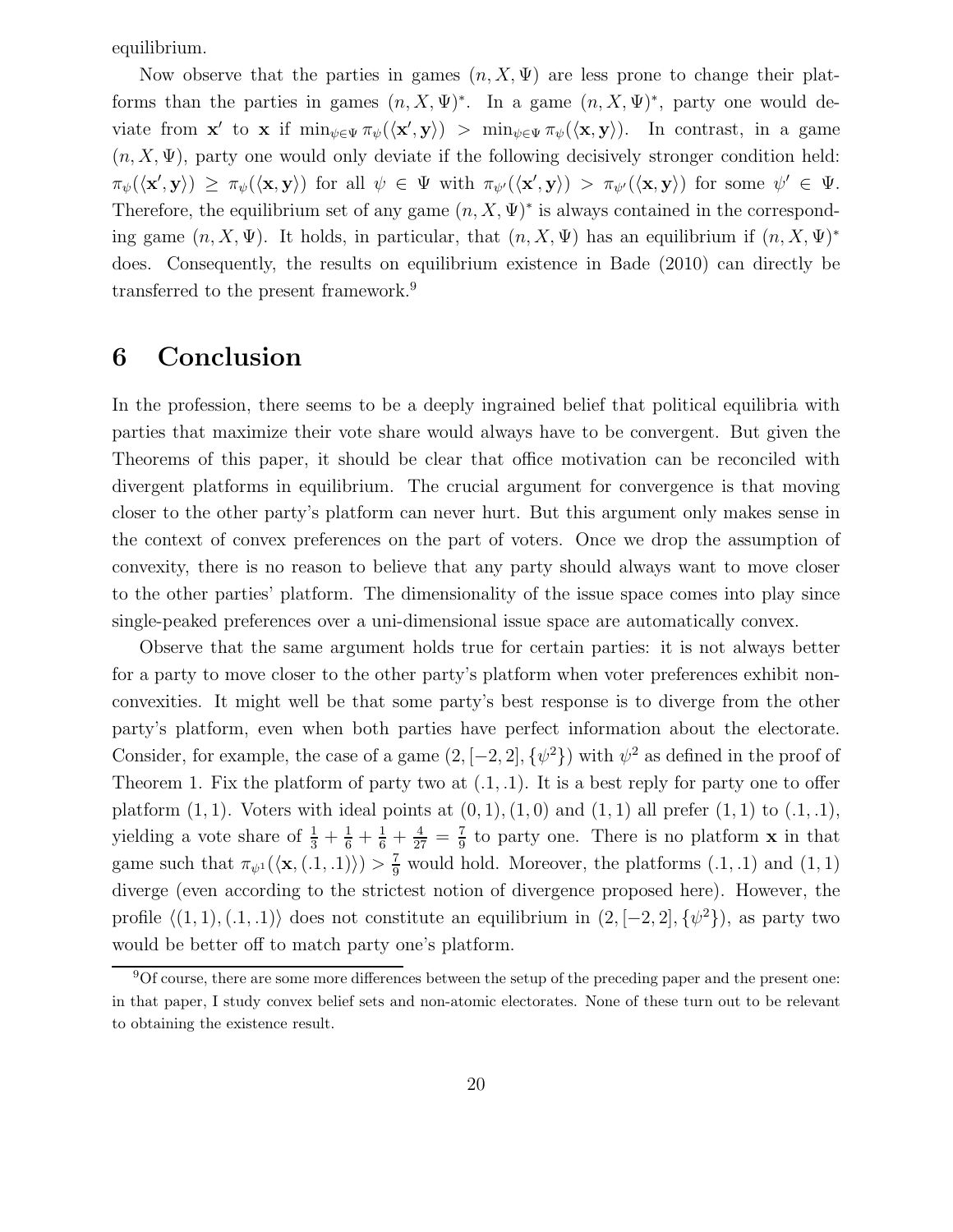In short, the result that equilibrium platforms must be identical is actually the artificial result of the assumption that issue spaces are uni-dimensional and that parties act as expected vote-share-maximizers. Without those two - quite possibly counterfactual - assumptions, it is easy to give examples of models in which parties announce divergent platforms in equilibrium. The centerpiece of this paper is such an example.

This is just a paper on the *existence* of divergent equilibria in games of electoral competition a la Downs-Hotelling. It sets the stage for a set of interesting and difficult questions on the characterization of the equilibrium sets in such games: what are sufficient conditions for the existence of divergent equilibria? How can the connection between party uncertainty and equilibrium divergence be quantified? Can we relate the "extent" of the non-convexities in voter preferences to the divergence of equilibrium platforms? How do the equilibrium platforms relate to the distributions of ideal points that are implied by the sets of priors on voter preferences Ψ?

## 7 References

Bade, S., (2005), "Nash Equilibrium in Games with Incomplete Preferences", Economic Theory, 26, pp. 309-332.

Bade, S., (2010), "Electoral Competition with Uncertainty Averse Parties", Games and Economic Behavior , 72, pp. 12-29.

Barbera, S., F. Gul and E. Stachetti, (1993), "Generalized Median Voter Schemes and Committees", Journal of Economic Theory 61, 262-289.

Besley, T., and Coate, S., (1997), "An Economic Model of Representative Democracy", The Quarterly Journal of Economics, 112, 85-114.

Bewley, T. F., (2002), "Knightian Decision Theory: Part 1", Decisions in Economics and Finance, 25, 79-110.

Brusco, S., M. Dziubinski, and J. Roy, (2010), "The Hotelling-Downs Model with Runoff Voting", Games and Economic Behavior , forthcoming.

Camerer, C., Weber, M., (1992), "Recent Developments in Modeling Preferences: Uncertainty and Ambiguity", Journal of Risk and Uncertainty, 5, 325-370.

Cerreia-Vioglio, S., F. Maccheroni, M. Marinacci, and L. Montrucchio, (2009) "Uncertainty Averse Preferences", mimeo Collegio Carlo Alberto, Torino.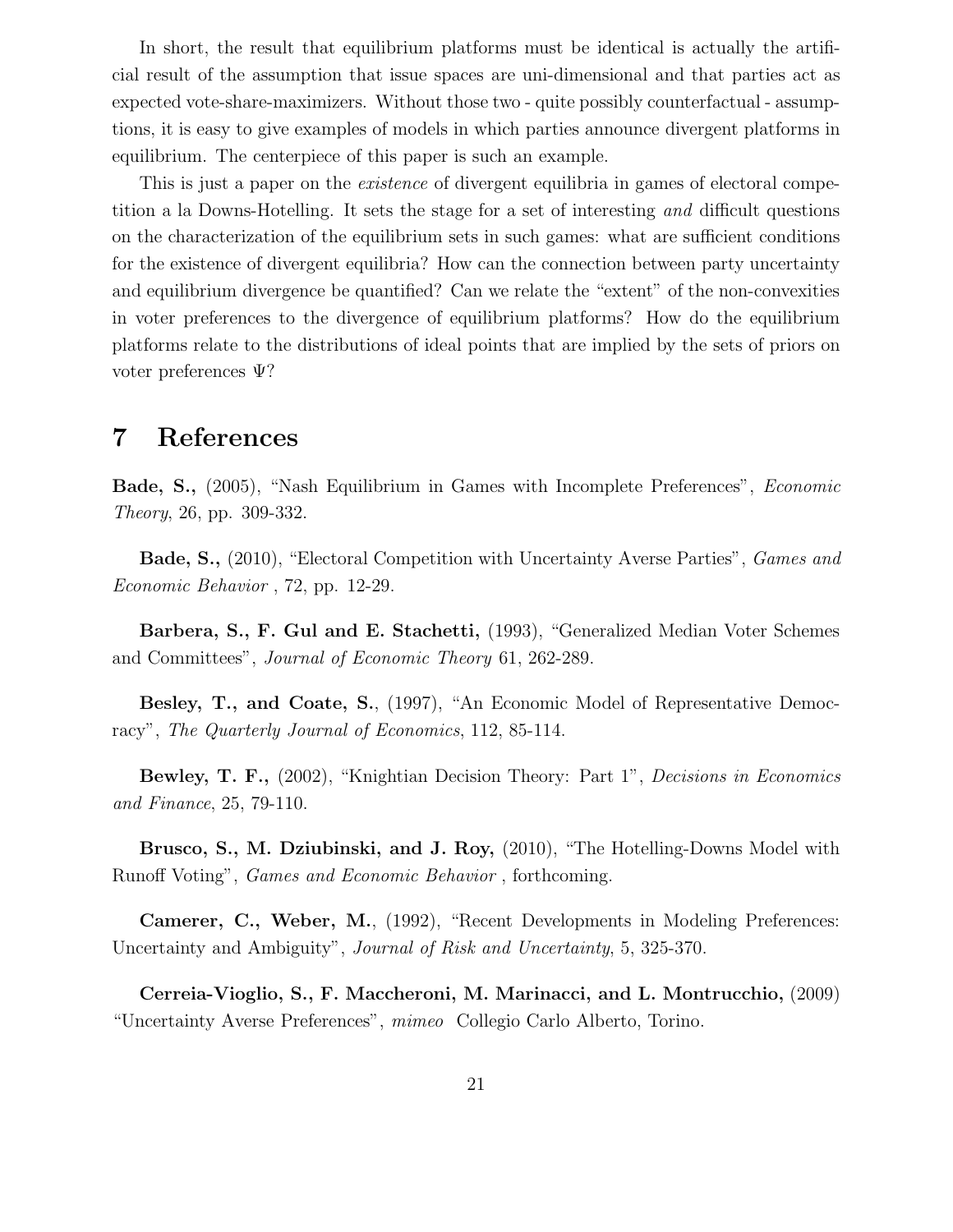Davis, O.A., M.H. de Groot and M.J Hinich, (1972), "Social Preferences Ordering and Majority rule", Econometrica, 40, 147-57.

Downs, A., (1957), An Economic Theory of Democracy, New York, HarperCollins.

Gilboa, I. and D. Schmeidler, (1989), "Maxmin Expected Utility with Non-Unique Prior", Journal of Mathematical Economics, 18, 141-153.

Grandmont, J.-M., (1978), "Intermediate Preferences and the Majority Rule", *Econo*metrica, 46, 317-330.

Kahneman, D. and A. Tversky, (1982), "The Psychology of Preferences", Scientific American 246, 160-173.

Klibanoff, P., M. Marinacci, and S. Mukerji, (2005), "A Smooth Model of Decision Making under Ambiguity", Econometrica, 73, 1849-1892.

Levy, G., (2004) "A Model of Political Parties", *Journal of Economic Theory*, 115, 250-277.

**Osborne M., J., and Slivinsky A.**,  $(1996)$ , "A Model of Political Competition with Citizen-Candidates", The Quarterly Journal of Economics, 111, 65-96.

**Palfrey, T.**, (1984), "Spatial Equilibrium with Entry", Review of Economic Studies, 51, 139-156.

Plott, C. R., (1967), "A Notion of Equilibrium and its Possibility Under Majority Rule", American Economic Review, 57, 787-806.

Roemer, J. E., (1999) "The Democratic Political Economy of Progressive Income Taxation", Econometrica, 67, 1-19.

Schmeidler, D., (1989), "Subjective probability and expected utility without additivity", Econometrica, 57, 571-587.

Wittman, D. A., (1973), "Parties as Utility Maximizers", The American Political Science Review, 67, 490-498.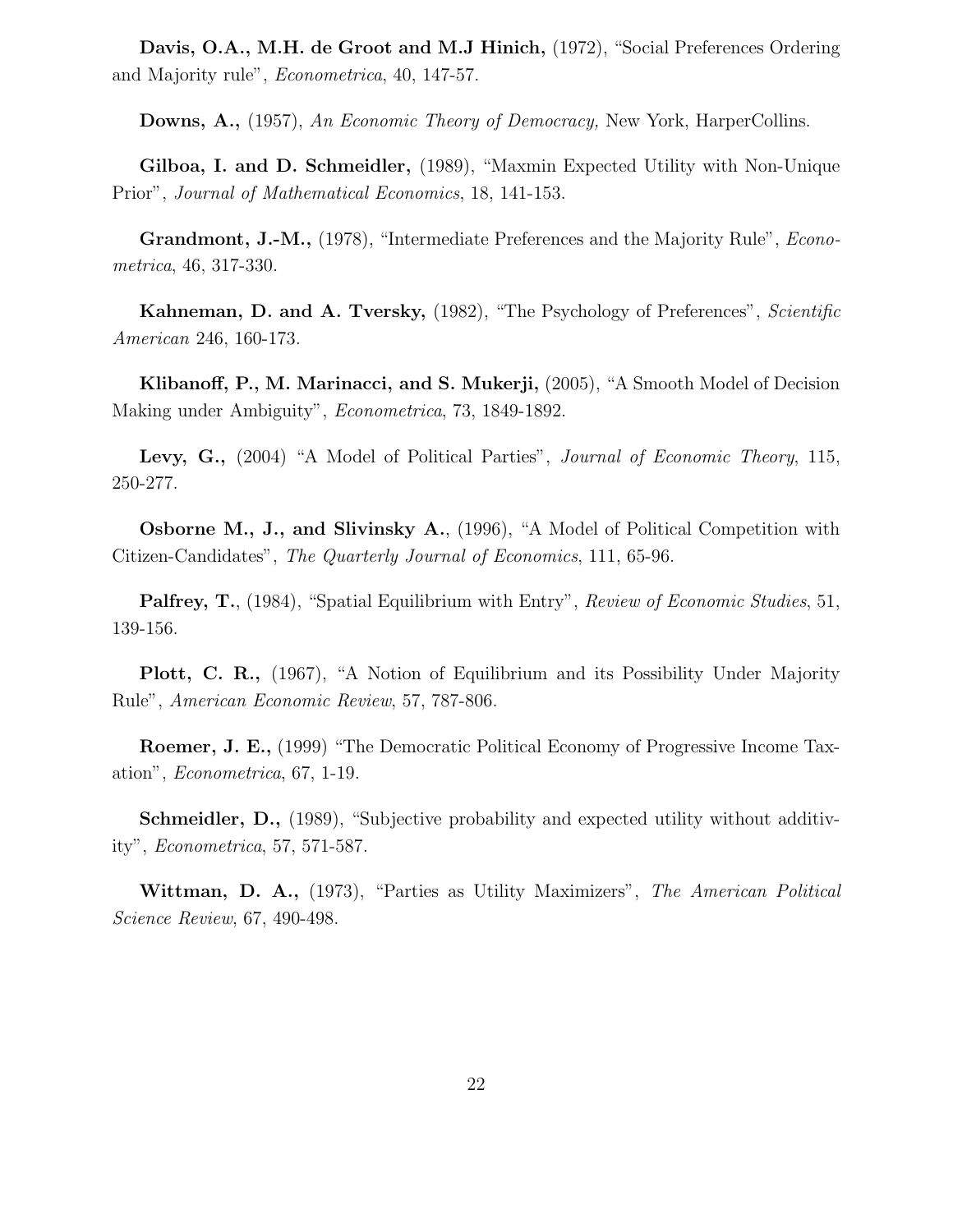# 8 Appendix

Here I show that the game defined in the proof of Theorem 1 does not have any equilibria outside  $\langle (0, 0), (1, 1) \rangle$  and  $\langle (1, 1), (0, 0) \rangle$ . To see this, assume that  $\langle x, y \rangle \notin \{ \langle (0, 0), (1, 1) \rangle, \langle (1, 1), (0, 0) \rangle \}$ was an equilibrium of the game. The proof proceeds by showing that for any **y** and any best reply  $\mathbf{x}^*$  to  $\mathbf{y}$ , it holds that  $\pi_{\psi^i}(\langle \mathbf{x}^*, \mathbf{y} \rangle) > \frac{1}{2}$  $\frac{1}{2}$  for  $i = 1, 2$ . Applying this observation to the conjectured equilibrium profile, we obtain that  $\pi_{\psi^i}(\langle \mathbf{x}, \mathbf{y} \rangle) > \frac{1}{2}$  $\frac{1}{2}$  holds for  $i = 1, 2$ . But this implies that party two would be able to increase its vote share according to  $\psi^1$  and  $\psi^2$  by changing its platform from **y** to **x**. To show that  $\pi_{\psi}(\langle \mathbf{x}^*, \mathbf{y} \rangle) > \frac{1}{2}$  $\frac{1}{2}$  indeed holds for  $i = 1, 2$ for any best reply  $\mathbf{x}^*$ , I separately consider the case in which  $\mathbf{y} \in (0,1)^2$  and the remainder (for which  $y_1(1 - y_1)y_2(1 - y_2) = 0$  holds).

First consider the case in which  $y \in (0,1)^2$  and  $y_1 + y_2 \le 1$  hold. Define  $\epsilon > 0$  such that  $(y_1 - \epsilon, y_2 - \epsilon) \in [0, 1]^2$ . Observe that voters with ideal points  $(0, 1)$  and  $(1, 0)$  prefer  $(y_1 - \epsilon, y_2 - \epsilon)$  to y. To see this, compare the utility that a voter with ideal point  $(0, 1)$ derives from the platforms y and  $(y_1 - \epsilon, y_2 - \epsilon)$  and observe that

$$
u^{(0,1)}(\mathbf{y}) < u^{(0,1)}((y_1 - \epsilon, y_2 - \epsilon)) \Leftrightarrow
$$
\n
$$
-\sqrt{y_1} - \sqrt{1 - y_2} < -\sqrt{y_1 - \epsilon} - \sqrt{1 - (y_2 - \epsilon)} \Leftrightarrow
$$
\n
$$
y_1 + 1 - y_2 + 2\sqrt{y_1(1 - y_2)} > y_1 - \epsilon + 1 - y_2 + \epsilon + 2\sqrt{(y_1 - \epsilon)(1 - y_2 + \epsilon)} \Leftrightarrow
$$
\n
$$
\epsilon(\epsilon + 1 - y_2 - y_1) > 0,
$$

where the last line holds for any permissible  $\epsilon$ . By symmetry, any voter an with ideal point (1,0) also prefers  $(y_1 - \epsilon, y_2 - \epsilon)$  to y. Single-peakedness of preferences implies that voters who have their ideal point at  $(0, 0)$  prefer  $(y_1 - \epsilon, y_2 - \epsilon)$  to y and that voters with ideal points (.5, .5) and (1, 1) have the inverse preference. In sum, we have  $\psi^{i}(\{\gtrsim : a(\gtrsim) \in$  $\{(0,0),(1,0),(0,1)\}\) = \pi_{\psi^i}(\langle (y_1 - \epsilon, y_2 - \epsilon), \mathbf{y} \rangle)$ . For the two beliefs, the expression takes the values  $\pi_{\psi^1}(\langle (y_1 - \epsilon, y_2 - \epsilon), \mathbf{y} \rangle) = \frac{22}{27} > \frac{1}{2}$  $\frac{1}{2}$  and  $\pi_{\psi^2}(\langle (y_1 - \epsilon, y_2 - \epsilon), \mathbf{y} \rangle) = \frac{16}{27} > \frac{1}{2}$  $\frac{1}{2}$ .

Since the agents with ideal points  $(0, 1)$  and  $(1, 0)$  have preferences that are symmetric around the line of profiles **z** with  $z_1+z_2 = 1$ , these agents are indifferent between  $(y_1-\epsilon, y_2-\epsilon)$ and  $(1 - y_2 + \epsilon, 1 - y_1 + \epsilon)$ . Since  $\epsilon$  was chosen such that  $y_i - \epsilon \geq 0$  for both  $i = 1, 2$  the platform  $(1 - y_2 + \epsilon, 1 - y_1 + \epsilon)$  is in the issue space  $[0, 1]^2$ . The voters with ideal point at (1, 1) prefer  $(1 - y_2 + \epsilon, 1 - y_1 + \epsilon)$  to y by single-peakedness. By the symmetry of the setup, the vote share to party one in profile  $\langle (1 - y_2 + \epsilon, 1 - y_1 + \epsilon), \mathbf{y} \rangle$  is  $\frac{16}{27}$  and  $\frac{22}{27}$  according to  $\psi^1$ and  $\psi^2$  respectively.

Now, observe that if another platform  $x$  attracted any other set of voters  $S$  at least one of the three following conditions holds for both  $i = 1, 2$ : either  $\psi^i(\{\zeta \in S\}) > \frac{1}{2}$  $\frac{1}{2}$ , or  $\psi^i(\{\zeta \in S\}) < \pi_{\psi^i}(\langle (y_1-\epsilon, y_2-\epsilon), \mathbf{y} \rangle), \text{ or } \psi^i(\{\zeta \in S\}) < \pi_{\psi^i}(\langle (1-y_2+\epsilon, 1-y_1+\epsilon), \mathbf{y} \rangle).$  Now,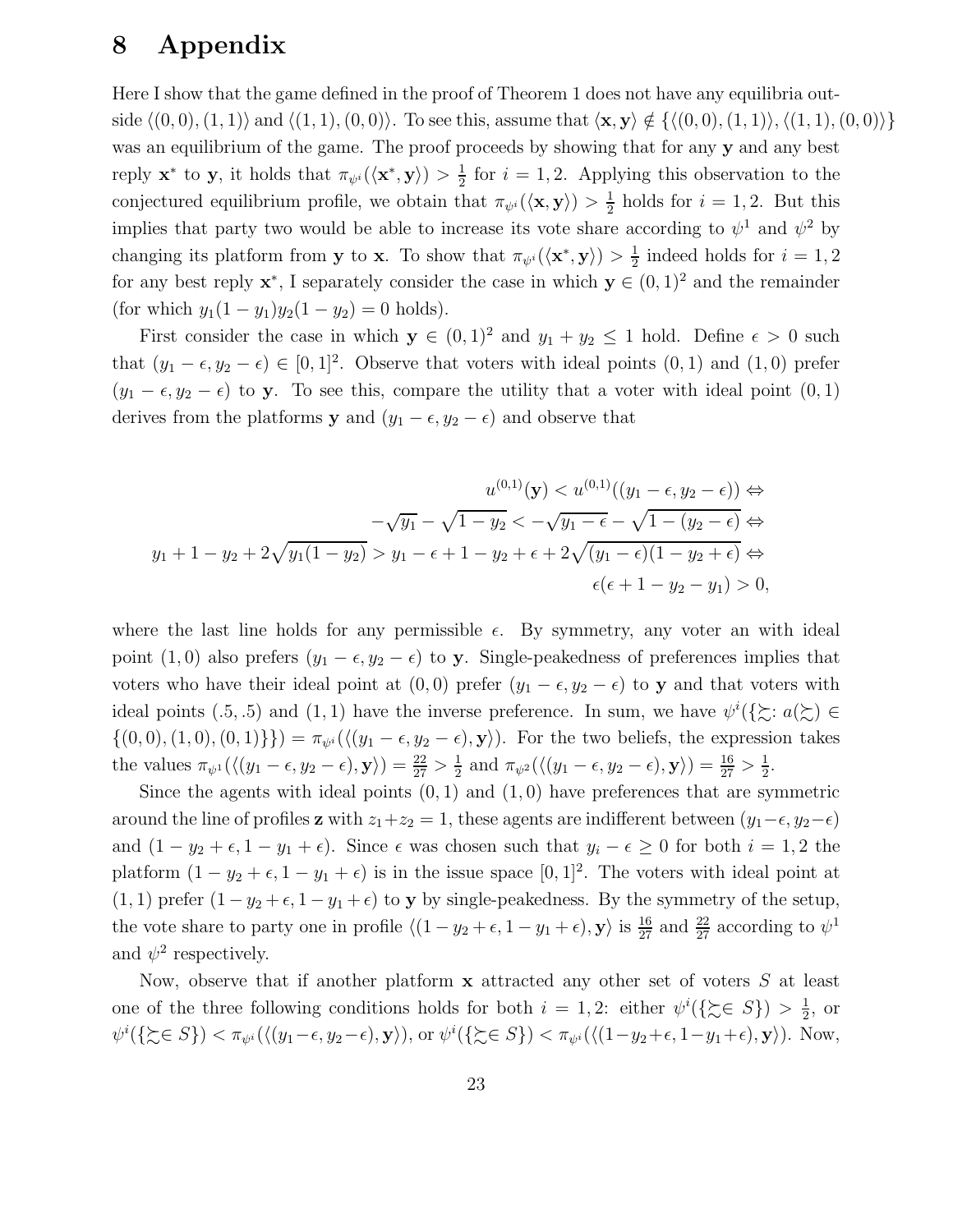if the one of the latter two conditions holds x cannot be a best reply, as either  $(y_1 - \epsilon, y_2 - \epsilon)$ or  $(1 - y_2 + \epsilon, 1 - y_1 + \epsilon)$  would be strictly better replies than x. In sum, it holds that  $\pi_{\psi^i}(\langle \mathbf{x}^*, \mathbf{y}\rangle) > \frac{1}{2}$ <sup>1</sup>/<sub>2</sub> holds for both *i* = 1, 2 at all best responses **x**<sup>\*</sup> to some platform **y** ∈  $(0, 1)$ <sup>2</sup> with  $y_1 + y_2 \le 1$ . By symmetry, the same holds for the case in which  $y_1 + y_2 \ge 1$  and  $y \in (0, 1)^2$ . Applying the introductory argument we can conclude that there is no equilibrium  $\langle \mathbf{x}, \mathbf{y} \rangle$  with  $\mathbf{y} \in (0, 1)^2$ .

So next, consider a strategy profile  $\langle x, y \rangle$  with  $y_1 = 0$ . And let us assume that  $y_2 \neq 0$ . First, consider the case in which  $y \succ x$  holds true for voters with ideal point  $(0, 1)$ . In this case, party one gains the support of all voters when playing a best reply **x**<sup>\*</sup> against **y**. To see this, consider the platform  $(\epsilon, y_2 - \epsilon)$  for some small  $\epsilon$  and observe that voters with ideal points at  $(0, 0)$  and  $(1, 1)$  and  $(.5, .5)$  prefer the platform  $(\epsilon, y_2 - \epsilon)$  to y as

$$
v^{(\alpha,\alpha)}(\mathbf{y}) < v^{(\alpha,\alpha)}((\epsilon, y_2 - \epsilon)) \Leftrightarrow
$$
\n
$$
-\alpha^2 - (\alpha - y_2)^2 < -(\alpha - \epsilon)^2 - (\alpha - y_2 + \epsilon)^2 \Leftrightarrow
$$
\n
$$
-\alpha^2 - (\alpha - y_2)^2 < -\alpha^2 + 2\epsilon\alpha - \epsilon^2 - (\alpha - y_2)^2 - 2\epsilon(\alpha - y_2) - \epsilon^2 \Leftrightarrow
$$
\n
$$
0 < 2\epsilon\alpha - \epsilon^2 - 2\epsilon(\alpha - y_2) - \epsilon^2 \Leftrightarrow
$$
\n
$$
0 < 2(\epsilon y_2 - \epsilon^2).
$$

In addition, observe that by single-peakedness a voter with ideal point  $(1, 0)$  prefers  $(\epsilon, y_2-\epsilon)$ to y. Only voters with ideal point  $(0,1)$  prefer y to  $(\epsilon, y_2 - \epsilon)$ . Since  $\psi^i(\{\zeta : a(\zeta) \in$  $\{(0,0), (1,0), (1, 1), (0.5, 0.5)\}\) = \pi_{\psi^i}(\langle (\epsilon, y_2 - \epsilon), \mathbf{y} \rangle) > \frac{1}{2}$  $\frac{1}{2}$  for  $i = 1, 2$  the platform profile  $\langle (\epsilon, y_2 - \epsilon), y \rangle$  cannot be an equilibrium by the arguments presented in the introduction of the proof. So it cannot be that **y** gains the support of  $(0, 1)$ .

So let us consider the alternative case in which  $x$  gains the support of  $(0, 1)$ . It cannot be that  $\mathbf{x} \in (0, 1)^2$ , since we already ruled out above that either party offers platform in  $(0, 1)^2$ in equilibrium. For  $\mathbf{x} \notin (0, 1)^2$  to gain the support of the voters with ideal point  $(0, 1)$  it must hold that either  $\mathbf{x} = (0, x_2)$  with  $x_2 > y_2$  or  $\mathbf{x} = (x_1, 0)$  with  $x_1 < 1 - y_2$ . If only voters with ideal point  $(0, 1)$  vote for party one according to the profile  $\langle x, y \rangle$ , party one would be better off to offer y. If not, then party two can deviate in a way to reduce the partisans of party one to the set of all voters with ideal point  $(0, 1)$  (where the deviations are constructed like the deviation against  $(0, y_2)$  above). By symmetry, the same logic applies to all other cases with  $y_i \in \{0, 1\}$  for  $i = 1$  or  $i = 2$  and  $y \notin \{(0, 0), (1, 1)\}\.$ 

There remain two last candidates for equilibria  $\langle (0, 0), (0, 0) \rangle$  and  $\langle (1, 1), (1, 1) \rangle$ . Of course, all voters are indifferent for these platform profiles and therefore each party obtains a vote share of  $\frac{1}{2}$  according to either belief for either one of these platform profiles. To see that a deviating party can do better than that consider the profile  $\langle (0, 0), (0, 0) \rangle$ and a deviation to  $(0, 0.5)$  by party one. Voters with ideal points  $(0, 1), (0.5, 0.5)$  and  $(1, 1)$